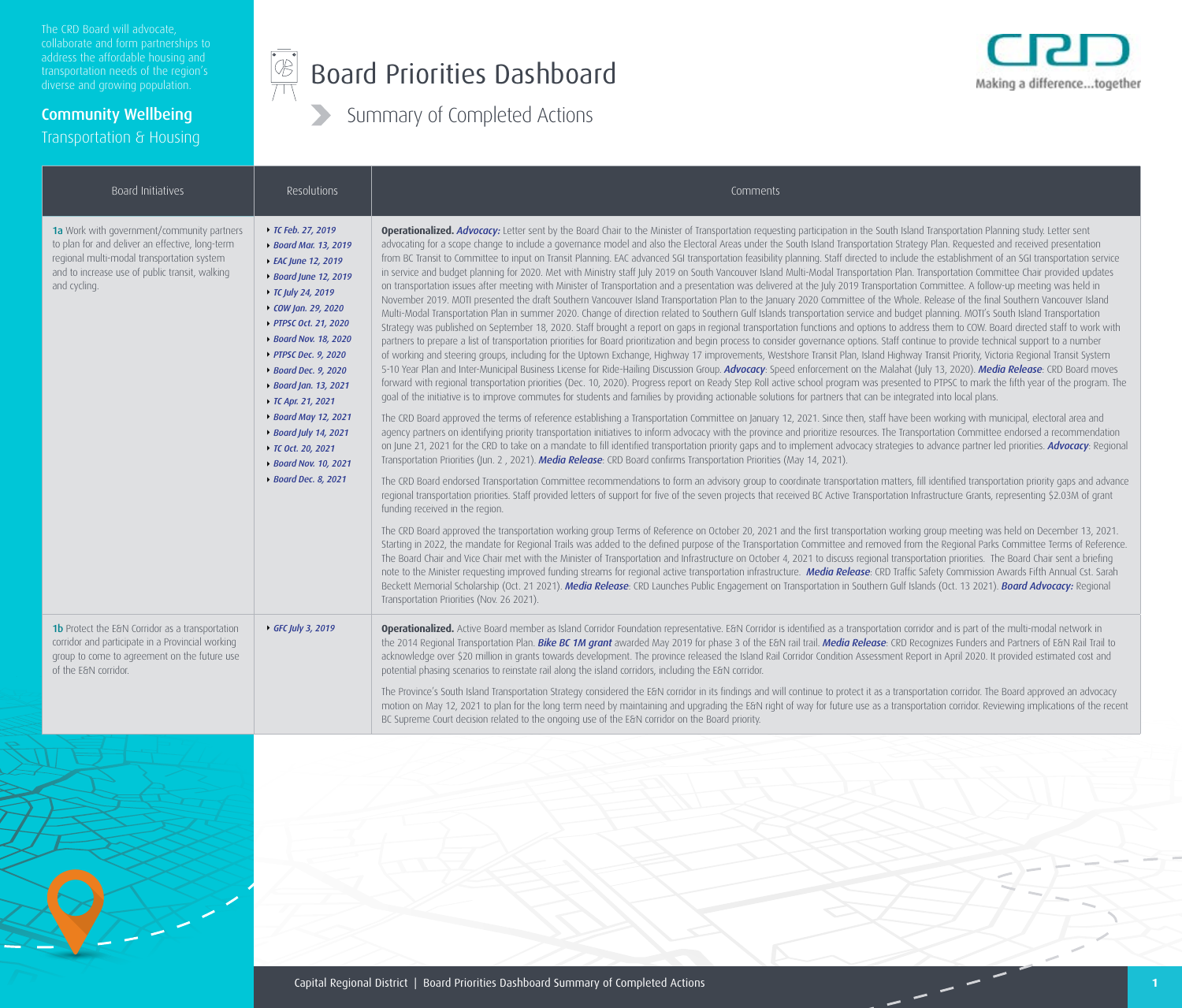The CRD Board will advocate, address the affordable housing and diverse and growing population.

Community Wellbeing

Transportation & Housing

#### $\begin{picture}(45,17) \put(0,0){\line(1,0){155}} \put(15,0){\line(1,0){155}} \put(15,0){\line(1,0){155}} \put(15,0){\line(1,0){155}} \put(15,0){\line(1,0){155}} \put(15,0){\line(1,0){155}} \put(15,0){\line(1,0){155}} \put(15,0){\line(1,0){155}} \put(15,0){\line(1,0){155}} \put(15,0){\line(1,0){155}} \put(15,0){\line(1,0){155}} \$ Board Priorities Dashboard



| Board Initiatives                                                                                                                                                                                                                    | Resolutions                                                                                                                                                                                                                                 | Comments                                                                                                                                                                                                                                                                                                                                                                                                                                                                                                                                                                                                                                                                                                                                                                                                                                                                                                                                                                                                                                                                                                                                                                                                                                                                                                                                                                                                                                                                                                                                                                                                                                                                                                                                                                                                                                                                                                                                                                                                                                                                                                                                                                                                                                                                                                                                                                                                                                                                                                                                                                                                                                                                                                                                                                                                                                                                                                                                                                                                                                                                                                                                                                                                                                                                                                                                                                                                                                                                                                                                                                                                                                                                                                                                                                                                                                                                                          |
|--------------------------------------------------------------------------------------------------------------------------------------------------------------------------------------------------------------------------------------|---------------------------------------------------------------------------------------------------------------------------------------------------------------------------------------------------------------------------------------------|---------------------------------------------------------------------------------------------------------------------------------------------------------------------------------------------------------------------------------------------------------------------------------------------------------------------------------------------------------------------------------------------------------------------------------------------------------------------------------------------------------------------------------------------------------------------------------------------------------------------------------------------------------------------------------------------------------------------------------------------------------------------------------------------------------------------------------------------------------------------------------------------------------------------------------------------------------------------------------------------------------------------------------------------------------------------------------------------------------------------------------------------------------------------------------------------------------------------------------------------------------------------------------------------------------------------------------------------------------------------------------------------------------------------------------------------------------------------------------------------------------------------------------------------------------------------------------------------------------------------------------------------------------------------------------------------------------------------------------------------------------------------------------------------------------------------------------------------------------------------------------------------------------------------------------------------------------------------------------------------------------------------------------------------------------------------------------------------------------------------------------------------------------------------------------------------------------------------------------------------------------------------------------------------------------------------------------------------------------------------------------------------------------------------------------------------------------------------------------------------------------------------------------------------------------------------------------------------------------------------------------------------------------------------------------------------------------------------------------------------------------------------------------------------------------------------------------------------------------------------------------------------------------------------------------------------------------------------------------------------------------------------------------------------------------------------------------------------------------------------------------------------------------------------------------------------------------------------------------------------------------------------------------------------------------------------------------------------------------------------------------------------------------------------------------------------------------------------------------------------------------------------------------------------------------------------------------------------------------------------------------------------------------------------------------------------------------------------------------------------------------------------------------------------------------------------------------------------------------------------------------------------------|
| 1c Create and deliver more affordable housing<br>across the region in a manner aligned with the<br>Regional Growth Strategy in order to address<br>the needs of a diverse and growing population,<br>including vulnerable residents. | ▶ Board Feb. 13, 2019<br>▶ Board Sept. 11, 2019<br>▶ Board Jan. 8, 2020<br>▶ Board Mar. 11, 2020<br>▶ Board June 10, 2020<br>HHC Nov. 4, 2020<br>▶ Board Nov. 18, 2020<br>HHC Dec. 2, 2020<br>▶ Board May 12, 2021<br>▶ Board Oct. 27, 2021 | In December 2018, the Board approved, in partnership with the BC government, the acquisition of two properties, one located at Spencer Road and the other at Hockley Avenue. Board<br>rise and report on acquisition for Millstream Ridge (Treanor Avenue properties). Media Release: West Park Lane mixed-income housing development project announced with Province.<br>Media Release: Reaching Home Strategy funding from Federal Government secured. Media Release: New affordable homes for seniors coming to Salt Spring Island. Successful consent<br>of electors approval to raise additional funding for Regional Housing First Program. Media Release: CRD Moves Forward with Bylaw Amendments for the Regional Housing First Program.<br>Media Release: CRD Board Approves Bylaw Amendments for the Regional Housing First Program. COVID-19 additional reaching home funding update received by Board in June 2020.<br>Westview officially opened, creating 73 new affordable housing units. Residents began moving into their new homes mid-May 2020. Media Release: CRD Continues to Provide Support<br>for Vulnerable Populations during COVID-19 (April 6, 2020). Media Release: Over 70 New Affordable Homes Opening in Saanich (May 13, 2020). Media Release: Reaching Home<br>Program Continues Focus on Community's Unhoused During COVID-19 Crisis (June 10, 2020). Media Release: Regional Housing First Program Partners Announce Additional Matching<br>Contributions (June 18, 2020). Ministry of Municipal Affairs & Housing and BC Housing announcement, in partnership with CRHC on the Community Housing Fund, securing 58 new units<br>in Langford. Groundwork for SGI Housing Strategy will start in Q4 2020 to pave the way for strategy development in early 2021. Actions from the strategy will be brought forward through<br>service planning next year. Media Release: Housing and Transportation Cost Estimate Study Reveals Impact of Transportation Costs on Household Affordability (July 29, 2020). Media<br>Release: Island Health, Capital Regional Hospital District welcome seniors to The Summit (July 9, 2020). Media Release: 2020 Greater Victoria Point in Time Count Results Announced<br>(July 31, 2020). Plans for a proposed multi-round engagement and consultation on the future of the Oak Bay Lodge property were presented to the Hospitals & Housing Committee. The<br>CRD received \$1.9m Fall 2020, in additional COVID-19 emergency response funding from Reaching Home to support the region's response capacity for those experiencing homelessness.<br>Media Release: Nearly 300 New Affordable Housing Units Open on the Westshore (Dec. 7, 2020). Media Release: CRD makes land contribution request for Rapid Housing program<br>(November 2, 2020). Media Release: Grants approved for construction of over 100 affordable rental housing units (Oct. 14, 2020). Advocacy: Letter to support Aboriginal Coalition to<br>End Homelessness Society (Mar. 24, 2021). Media Release: Hockley House opens in Langford with 120 new affordable homes (Mar. 26, 2021). Media Release: More than 190 new<br>supportive homes underway in Victoria (Mar. 24, 2021). Media Release: Government of Canada announces support for Rapid Housing Initiative in Capital Regional District (Mar. 24, 2021).<br>Media Release: New homes coming for people in Sooke (Feb. 17, 2021). Media Release: New Housing Relief Fund and Rent Bank Launched in Greater Victoria to help renter households<br>struggling to maintain their housing (Feb. 16, 2021). Three grants (\$615,000 Regional Housing Trust Fund grant, \$3M Regional Housing First Program grant and \$3.25M BC Housing grant)<br>were approved to support the development of 41 affordable and 10 shelter rate rental housing units at 1909 Prosser Road in Central Saanich. |
|                                                                                                                                                                                                                                      |                                                                                                                                                                                                                                             | The timeframe for the SGI electoral area housing strategy has been adjusted to allow for more time to undertake components related to strategy and engage consultants. Media Release:<br>Capital Region Housing Corporation Board approves 2020 Annual Report (May 13, 2021). Media Release: New Housing and Neighbourhood Community Centre Proposed for Victoria (Jun.<br>9, 2021). Media Release: More than 50 new affordable homes coming to Central Saanich (Jun. 9, 2021). Media Release: New homes under construction in Sooke (Jun. 11, 2021).                                                                                                                                                                                                                                                                                                                                                                                                                                                                                                                                                                                                                                                                                                                                                                                                                                                                                                                                                                                                                                                                                                                                                                                                                                                                                                                                                                                                                                                                                                                                                                                                                                                                                                                                                                                                                                                                                                                                                                                                                                                                                                                                                                                                                                                                                                                                                                                                                                                                                                                                                                                                                                                                                                                                                                                                                                                                                                                                                                                                                                                                                                                                                                                                                                                                                                                                             |
|                                                                                                                                                                                                                                      |                                                                                                                                                                                                                                             | The CRD completed the distribution of \$3.2M through the Reaching Home COVID-19 Emergency Response Program. The CRD issued Requests for Proposals for an additional \$1.8M through<br>the Designated Funding Stream. The CRD allocated \$1.2M through the Indigenous Funding Stream for projects in 2021/2022.                                                                                                                                                                                                                                                                                                                                                                                                                                                                                                                                                                                                                                                                                                                                                                                                                                                                                                                                                                                                                                                                                                                                                                                                                                                                                                                                                                                                                                                                                                                                                                                                                                                                                                                                                                                                                                                                                                                                                                                                                                                                                                                                                                                                                                                                                                                                                                                                                                                                                                                                                                                                                                                                                                                                                                                                                                                                                                                                                                                                                                                                                                                                                                                                                                                                                                                                                                                                                                                                                                                                                                                    |
|                                                                                                                                                                                                                                      |                                                                                                                                                                                                                                             | Round 2 of the Rapid Housing Initiative committed an additional \$11.3M in funding to help address the needs of vulnerable residents of the Capital Region. Media Release: Canada<br>announces support for rapid housing in CRD (July 31, 2021).                                                                                                                                                                                                                                                                                                                                                                                                                                                                                                                                                                                                                                                                                                                                                                                                                                                                                                                                                                                                                                                                                                                                                                                                                                                                                                                                                                                                                                                                                                                                                                                                                                                                                                                                                                                                                                                                                                                                                                                                                                                                                                                                                                                                                                                                                                                                                                                                                                                                                                                                                                                                                                                                                                                                                                                                                                                                                                                                                                                                                                                                                                                                                                                                                                                                                                                                                                                                                                                                                                                                                                                                                                                  |
|                                                                                                                                                                                                                                      |                                                                                                                                                                                                                                             | CRHC, in partnership with the CRD and Province of British Columbia, began the construction of 58 new units of affordable housing under the Community Housing Fund. Construction is<br>anticipated to be complete in Fall 2022. Media Release: New affordable housing underway in Langford (July 19, 2021).                                                                                                                                                                                                                                                                                                                                                                                                                                                                                                                                                                                                                                                                                                                                                                                                                                                                                                                                                                                                                                                                                                                                                                                                                                                                                                                                                                                                                                                                                                                                                                                                                                                                                                                                                                                                                                                                                                                                                                                                                                                                                                                                                                                                                                                                                                                                                                                                                                                                                                                                                                                                                                                                                                                                                                                                                                                                                                                                                                                                                                                                                                                                                                                                                                                                                                                                                                                                                                                                                                                                                                                        |
|                                                                                                                                                                                                                                      |                                                                                                                                                                                                                                             | The SGI Electoral Area Housing Strategy continues to advance. Actions will be considered in the 2023 service planning process.                                                                                                                                                                                                                                                                                                                                                                                                                                                                                                                                                                                                                                                                                                                                                                                                                                                                                                                                                                                                                                                                                                                                                                                                                                                                                                                                                                                                                                                                                                                                                                                                                                                                                                                                                                                                                                                                                                                                                                                                                                                                                                                                                                                                                                                                                                                                                                                                                                                                                                                                                                                                                                                                                                                                                                                                                                                                                                                                                                                                                                                                                                                                                                                                                                                                                                                                                                                                                                                                                                                                                                                                                                                                                                                                                                    |
|                                                                                                                                                                                                                                      |                                                                                                                                                                                                                                             | 2022 CRHC budget approved, including capital plan to increase housing portfolio to 52 buildings and 2002 units. CRHC's Michigan Square redevelopment, a 97 unit affordable housing<br>project in James Bay, received final project approval. Construction is anticipated to begin in 2022, with completion in 2024. CRHC's Caledonia redevelopment received City of Victoria<br>approval for rezoning, OCP amendment and development permit to permit the construction of 158 new affordable housing units in Fernwood.                                                                                                                                                                                                                                                                                                                                                                                                                                                                                                                                                                                                                                                                                                                                                                                                                                                                                                                                                                                                                                                                                                                                                                                                                                                                                                                                                                                                                                                                                                                                                                                                                                                                                                                                                                                                                                                                                                                                                                                                                                                                                                                                                                                                                                                                                                                                                                                                                                                                                                                                                                                                                                                                                                                                                                                                                                                                                                                                                                                                                                                                                                                                                                                                                                                                                                                                                                           |
|                                                                                                                                                                                                                                      |                                                                                                                                                                                                                                             | Secured \$11.3 Million in funding through the Government of Canada's Rapid Housing Initiative to support the creation of 45 new affordable homes for Indigenous Peoples in the region<br>who are experiencing homelessness. Funding provided through the Reaching Home Program for four new subprojects to prevent and respond to homelessness in the region.                                                                                                                                                                                                                                                                                                                                                                                                                                                                                                                                                                                                                                                                                                                                                                                                                                                                                                                                                                                                                                                                                                                                                                                                                                                                                                                                                                                                                                                                                                                                                                                                                                                                                                                                                                                                                                                                                                                                                                                                                                                                                                                                                                                                                                                                                                                                                                                                                                                                                                                                                                                                                                                                                                                                                                                                                                                                                                                                                                                                                                                                                                                                                                                                                                                                                                                                                                                                                                                                                                                                     |
|                                                                                                                                                                                                                                      |                                                                                                                                                                                                                                             | Media Release: Canada announces support for rapid housing in Capital Regional District (Nov. 5, 2021).                                                                                                                                                                                                                                                                                                                                                                                                                                                                                                                                                                                                                                                                                                                                                                                                                                                                                                                                                                                                                                                                                                                                                                                                                                                                                                                                                                                                                                                                                                                                                                                                                                                                                                                                                                                                                                                                                                                                                                                                                                                                                                                                                                                                                                                                                                                                                                                                                                                                                                                                                                                                                                                                                                                                                                                                                                                                                                                                                                                                                                                                                                                                                                                                                                                                                                                                                                                                                                                                                                                                                                                                                                                                                                                                                                                            |
|                                                                                                                                                                                                                                      |                                                                                                                                                                                                                                             | As of end of Q1 2022, \$72.2M allocated through RHFP. Anticipated full allocation by end of 2022. Policy framework proposing options for future funding priorities and partnerships is in<br>development. The SGI Housing Strategy has been completed and consideration by the Electoral Areas Committee, the Housing and Hospital Committee and CRD Board is taking place<br>inApril 2022.                                                                                                                                                                                                                                                                                                                                                                                                                                                                                                                                                                                                                                                                                                                                                                                                                                                                                                                                                                                                                                                                                                                                                                                                                                                                                                                                                                                                                                                                                                                                                                                                                                                                                                                                                                                                                                                                                                                                                                                                                                                                                                                                                                                                                                                                                                                                                                                                                                                                                                                                                                                                                                                                                                                                                                                                                                                                                                                                                                                                                                                                                                                                                                                                                                                                                                                                                                                                                                                                                                       |
|                                                                                                                                                                                                                                      |                                                                                                                                                                                                                                             | A 2022 SGI Housing Market Analysis has been completed and a Housing feasibility analysis is now underway to better understand challenges and identify solutions related to housing<br>affordability.                                                                                                                                                                                                                                                                                                                                                                                                                                                                                                                                                                                                                                                                                                                                                                                                                                                                                                                                                                                                                                                                                                                                                                                                                                                                                                                                                                                                                                                                                                                                                                                                                                                                                                                                                                                                                                                                                                                                                                                                                                                                                                                                                                                                                                                                                                                                                                                                                                                                                                                                                                                                                                                                                                                                                                                                                                                                                                                                                                                                                                                                                                                                                                                                                                                                                                                                                                                                                                                                                                                                                                                                                                                                                              |
|                                                                                                                                                                                                                                      |                                                                                                                                                                                                                                             |                                                                                                                                                                                                                                                                                                                                                                                                                                                                                                                                                                                                                                                                                                                                                                                                                                                                                                                                                                                                                                                                                                                                                                                                                                                                                                                                                                                                                                                                                                                                                                                                                                                                                                                                                                                                                                                                                                                                                                                                                                                                                                                                                                                                                                                                                                                                                                                                                                                                                                                                                                                                                                                                                                                                                                                                                                                                                                                                                                                                                                                                                                                                                                                                                                                                                                                                                                                                                                                                                                                                                                                                                                                                                                                                                                                                                                                                                                   |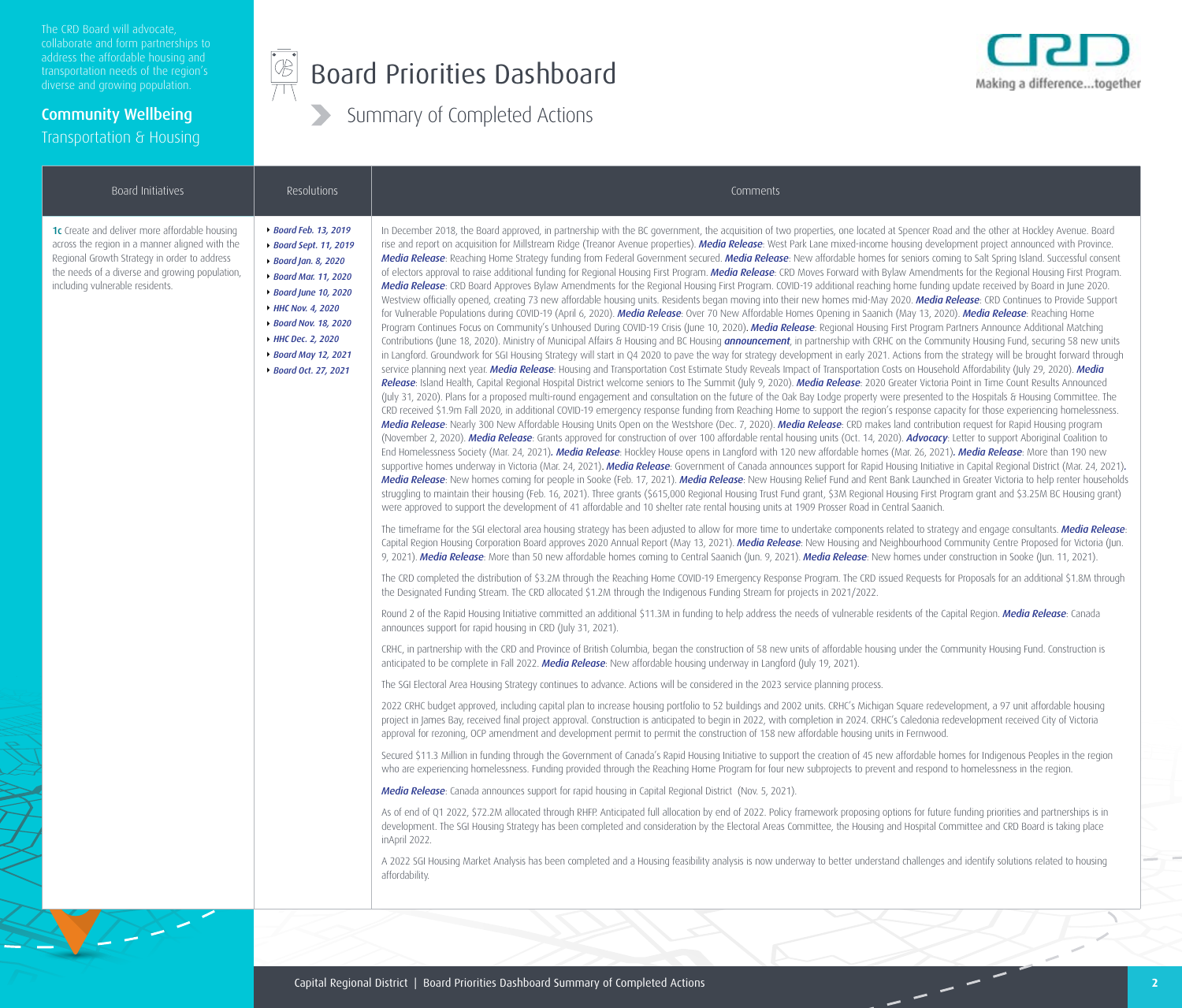The CRD Board will encourage and built assets to achieve environmental

#### Climate Action & Environmental Stewardship

#### $\begin{picture}(42,10) \put(0,0){\line(1,0){155}} \put(15,0){\line(1,0){155}} \put(15,0){\line(1,0){155}} \put(15,0){\line(1,0){155}} \put(15,0){\line(1,0){155}} \put(15,0){\line(1,0){155}} \put(15,0){\line(1,0){155}} \put(15,0){\line(1,0){155}} \put(15,0){\line(1,0){155}} \put(15,0){\line(1,0){155}} \put(15,0){\line(1,0){155}} \$ Board Priorities Dashboard



| Board Initiatives                                                                                                | Resolutions                                                                                                                                                                                                             | Comments                                                                                                                                                                                                                                                                                                                                                                                                                                                                                                                                                                                                                                                                                                                                                                                                                                                                                                                                                                                                                                                                                                                                                                                                                                                                                                                                                                                                                                                                                                                                                                                                                                                                                                                                                                                                                                                                                                                                                                                                                                                                                                                                                                                                                                                                                                                                                                                                                                                                                                                                                                                               |
|------------------------------------------------------------------------------------------------------------------|-------------------------------------------------------------------------------------------------------------------------------------------------------------------------------------------------------------------------|--------------------------------------------------------------------------------------------------------------------------------------------------------------------------------------------------------------------------------------------------------------------------------------------------------------------------------------------------------------------------------------------------------------------------------------------------------------------------------------------------------------------------------------------------------------------------------------------------------------------------------------------------------------------------------------------------------------------------------------------------------------------------------------------------------------------------------------------------------------------------------------------------------------------------------------------------------------------------------------------------------------------------------------------------------------------------------------------------------------------------------------------------------------------------------------------------------------------------------------------------------------------------------------------------------------------------------------------------------------------------------------------------------------------------------------------------------------------------------------------------------------------------------------------------------------------------------------------------------------------------------------------------------------------------------------------------------------------------------------------------------------------------------------------------------------------------------------------------------------------------------------------------------------------------------------------------------------------------------------------------------------------------------------------------------------------------------------------------------------------------------------------------------------------------------------------------------------------------------------------------------------------------------------------------------------------------------------------------------------------------------------------------------------------------------------------------------------------------------------------------------------------------------------------------------------------------------------------------------|
| 2a Declare a Climate Emergency and take<br>a leadership role to pursue regional carbon<br>neutrality by 2030.    | ▶ Board Feb. 13, 2019<br>▶ Board Apr. 10, 2019<br>▶ Board Apr. 8, 2020<br>▶ Board May 13, 2020<br>▶ COW Oct. 28, 2020<br>▶ Board Oct. 28, 2020<br>▶ Board Nov. 18, 2020<br>▶ Board Oct. 13, 2021<br>▶ Board Feb, 9 2022 | Operationalized. Advocacy: On February 25, 2019 the Board Chair wrote letters to the Federal and Provincial Ministers of the Environment to request that the federal government<br>strengthen progressive partnerships and direct funding, and provide additional support to regional and local governments to achieve accelerated federal and local climate action goals<br>related to both mitigation and adaptation. Letter sent advocating the federal government deliver on climate commitments. Letter sent advocating the provincial government deliver<br>on climate commitments. Resolution declaring a climate emergency at February meeting. Received response from Provincial Minister of Environment on March 29, 2019 advising their<br>commitment to constructive collaboration and looking forward to a continued partnership with the CRD. Advocacy strategy completed. Provided supportive funding and Chair Plant<br>participated in the BC Coalition Institute - Planetary Health: Local and Global event held August 8 - 11, 2019 at the University of Victoria. Submitted detailed feedback in response to<br>the Province of BC's proposed Zero-Emissions Vehicles Act Regulations that will regulate the future sale of zero emission vehicles in the CRD, and BC more broadly. The approach and<br>timeline for the regional neighbourhood pilot program with Transition 2050 partners was being reassessed due to the COVID-19 health emergency. The report on communicating the<br>climate emergency was distributed to local government staff. CRD Residential (Energy) Retrofit Acceleration Strategy was completed with an increase in the number of retrofit rebates<br>offered. The Climate Action program will continue to support promotion of the Provincial rebate program with municipal partners to encourage residents to switch to heat pumps. 2019<br>Climate Action Annual Report received for information and completed Climate Action Revenue Incentive Program reporting and submitted to the Province June 2020. Completed regional<br>GHG inventory and associated municipal study. Study results shared with municipalities. The Climate Action Program continues to support promotion of the Provincial home heating fuel<br>switching rebate program with municipal partners to encourage residents to switch to heat pumps. Board approved 2021 service plan (community need) related to Climate Action &<br>Adaptation priority at October 28, 2020 meeting.<br><b>Advocacy:</b> Climate Action Revenue Incentive Program (CARIP) (July 21, 2021). |
|                                                                                                                  |                                                                                                                                                                                                                         | Staff presented new CRD Climate Action Strategy to the Board for approval in October 2021. Per Board direction, staff shared approved plan with electoral areas and municipalities and<br>are pursuing approval of Bylaw No. 4468 to amend the annual requisition for the climate action service to fund new initiatives in this plan. Board adopted Bylaw No.4468 to amend the<br>annual requisition of the climate action service to fund new initiatives in the CRD Climate Action Strategy.                                                                                                                                                                                                                                                                                                                                                                                                                                                                                                                                                                                                                                                                                                                                                                                                                                                                                                                                                                                                                                                                                                                                                                                                                                                                                                                                                                                                                                                                                                                                                                                                                                                                                                                                                                                                                                                                                                                                                                                                                                                                                                        |
| 2b Work with local governments to further<br>reduce emissions from buildings, transportation<br>and solid waste. | PEC May 22, 2019<br>▶ Board June 12, 2019<br>▶ Board Oct. 13, 2021                                                                                                                                                      | Operationalized. Advocacy: On February 26, 2019 the CRD Board Chair wrote a letter to each CRD Municipality advising of the CRD Board's climate emergency declaration and<br>urging member municipalities to place the letter on an upcoming meeting agenda for council's consideration. Met with Climate Action Program Inter-Municipal Working Group (April<br>2019) to prioritize new regional initiatives. Presented Corporate and Community Climate Action Annual Reports (June). Meeting schedule increased for the CRD Climate Action Inter-<br>Municipal Task Force. Additional meetings to determine appropriate format, scope interest and ability to support a regional Forum of Community Associations on Climate Change/<br>Climate Emergency event in 2020. Delivered an educational workshop on 'Communicating Climate Change' with Climate Change expert. Hosted Climate Action Inter-Municipal Working<br>Group meeting. Forgoing a regional forum of community associations on climate change/climate emergency and instead plan to support a regional pilot program with Transition<br>2050 partners to enable neighbourhood leaders take climate action at home. Hosted Climate Action Inter-Municipal Working Group meeting to review current projects and discuss<br>priorities and lessons learned related to accessing grants for efficiency programs. Hosted Climate Action Inter-Municipal Working Group quarterly meeting, and inter-municipal meeting<br>to share implementation lessons regarding BC Energy Step Code implementation. Launched neighbourhood Transition 2050 'Bring It Home 4 Climate Program (wrapping December<br>2020) to encourage residential energy retrofits. Media Release: Homeowners Can Access Energy Retrofit Support Through New Climate Program (August 11, 2020). Submitted a FCM<br>Community Efficiency Funding grant application for a regional energy retrofit design study. Hosted 4th annual Walk and Wheel to School week to encourage active travel. Implemented<br>neighbourhood Transition 2050 'Bring It Home 4 Climate' Program to encourage residential energy retrofits.                                                                                                                                                                                                                                                                                                                                                                                                                                                     |
|                                                                                                                  |                                                                                                                                                                                                                         | Collaborated with Saanich and Victoria to execute a social media campaign to increase electric vehicle (EV) awareness and uptake across the capital region. Completed first phase of<br>regional residential energy retrofit program business case. Received FCM Community Efficiency Financing program grant to undertake detailed design study.                                                                                                                                                                                                                                                                                                                                                                                                                                                                                                                                                                                                                                                                                                                                                                                                                                                                                                                                                                                                                                                                                                                                                                                                                                                                                                                                                                                                                                                                                                                                                                                                                                                                                                                                                                                                                                                                                                                                                                                                                                                                                                                                                                                                                                                      |
|                                                                                                                  |                                                                                                                                                                                                                         | Led a co-application for Natural Resources Canada's Zero Emission Vehicle Infrastructure Program grant. With City of Victoria and District of Saanich, supported 40 regional Grade 4-6<br>classrooms in participating in BC Sustainable Energy Association's Cool It! Program.                                                                                                                                                                                                                                                                                                                                                                                                                                                                                                                                                                                                                                                                                                                                                                                                                                                                                                                                                                                                                                                                                                                                                                                                                                                                                                                                                                                                                                                                                                                                                                                                                                                                                                                                                                                                                                                                                                                                                                                                                                                                                                                                                                                                                                                                                                                         |
|                                                                                                                  |                                                                                                                                                                                                                         | Both phases of the regional retrofit program business case are compete. Staff led the co-application for the Natural Resources Canada Zero Emission Vehicle Awareness Initiative.                                                                                                                                                                                                                                                                                                                                                                                                                                                                                                                                                                                                                                                                                                                                                                                                                                                                                                                                                                                                                                                                                                                                                                                                                                                                                                                                                                                                                                                                                                                                                                                                                                                                                                                                                                                                                                                                                                                                                                                                                                                                                                                                                                                                                                                                                                                                                                                                                      |
|                                                                                                                  |                                                                                                                                                                                                                         | Alongside municipal partners, the CRD continues to promote and support provincial home heating fuel rebate programs, including the Bring It Home 4 the Climate Program.                                                                                                                                                                                                                                                                                                                                                                                                                                                                                                                                                                                                                                                                                                                                                                                                                                                                                                                                                                                                                                                                                                                                                                                                                                                                                                                                                                                                                                                                                                                                                                                                                                                                                                                                                                                                                                                                                                                                                                                                                                                                                                                                                                                                                                                                                                                                                                                                                                |
|                                                                                                                  |                                                                                                                                                                                                                         | Following the Board adoption of the Climate Action Strategy, actions will be rolled out as outlined in the plan.                                                                                                                                                                                                                                                                                                                                                                                                                                                                                                                                                                                                                                                                                                                                                                                                                                                                                                                                                                                                                                                                                                                                                                                                                                                                                                                                                                                                                                                                                                                                                                                                                                                                                                                                                                                                                                                                                                                                                                                                                                                                                                                                                                                                                                                                                                                                                                                                                                                                                       |

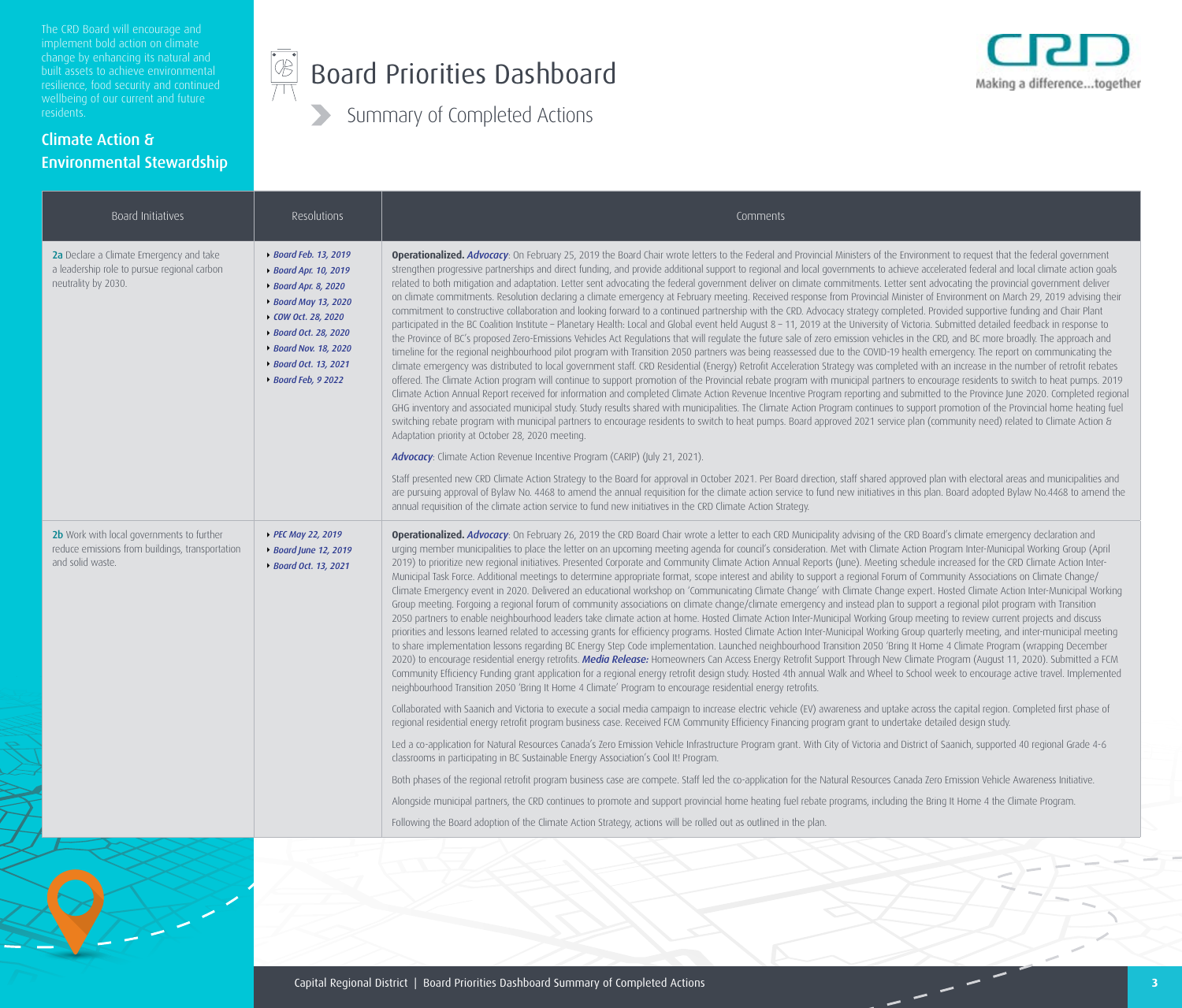The CRD Board will encourage and built assets to achieve environmental

#### Climate Action & Environmental Stewardship

#### $\begin{picture}(45,17) \put(0,0){\line(1,0){155}} \put(15,0){\line(1,0){155}} \put(15,0){\line(1,0){155}} \put(15,0){\line(1,0){155}} \put(15,0){\line(1,0){155}} \put(15,0){\line(1,0){155}} \put(15,0){\line(1,0){155}} \put(15,0){\line(1,0){155}} \put(15,0){\line(1,0){155}} \put(15,0){\line(1,0){155}} \put(15,0){\line(1,0){155}} \$ Board Priorities Dashboard



| Board Initiatives                                                                                                                                                              | Resolutions                                                                                                                                                                                                                                                                                                                                                                                                                                      | Comments                                                                                                                                                                                                                                                                                                                                                                                                                                                                                                                                                                                                                                                                                                                                                                                                                                                                                                                                                                                                                                                                                                                                                                                                                                                                                                                                                                                                                                                                                                                                                                                                                                                                                                                                                                                                                                                                                                                                                                                                                                                                                                                                                                                                                                                                                                                                                                                                                                                                                                                                                                                                                                                                                                                                                                                                                                                                                                                                                                                                                                                                                                                                                                                                                                                                                                                                                                                                                                                                                                                                                                                                                                                                                                  |
|--------------------------------------------------------------------------------------------------------------------------------------------------------------------------------|--------------------------------------------------------------------------------------------------------------------------------------------------------------------------------------------------------------------------------------------------------------------------------------------------------------------------------------------------------------------------------------------------------------------------------------------------|-----------------------------------------------------------------------------------------------------------------------------------------------------------------------------------------------------------------------------------------------------------------------------------------------------------------------------------------------------------------------------------------------------------------------------------------------------------------------------------------------------------------------------------------------------------------------------------------------------------------------------------------------------------------------------------------------------------------------------------------------------------------------------------------------------------------------------------------------------------------------------------------------------------------------------------------------------------------------------------------------------------------------------------------------------------------------------------------------------------------------------------------------------------------------------------------------------------------------------------------------------------------------------------------------------------------------------------------------------------------------------------------------------------------------------------------------------------------------------------------------------------------------------------------------------------------------------------------------------------------------------------------------------------------------------------------------------------------------------------------------------------------------------------------------------------------------------------------------------------------------------------------------------------------------------------------------------------------------------------------------------------------------------------------------------------------------------------------------------------------------------------------------------------------------------------------------------------------------------------------------------------------------------------------------------------------------------------------------------------------------------------------------------------------------------------------------------------------------------------------------------------------------------------------------------------------------------------------------------------------------------------------------------------------------------------------------------------------------------------------------------------------------------------------------------------------------------------------------------------------------------------------------------------------------------------------------------------------------------------------------------------------------------------------------------------------------------------------------------------------------------------------------------------------------------------------------------------------------------------------------------------------------------------------------------------------------------------------------------------------------------------------------------------------------------------------------------------------------------------------------------------------------------------------------------------------------------------------------------------------------------------------------------------------------------------------------------------|
| 2c Explore additional opportunities for resource<br>recovery and identify best practices to further<br>reduce waste, increase recycling and find<br>beneficial uses for waste. | ▶ Board Mar. 13, 2019<br>▶ Board May 8, 2019<br>▶ Board June 12, 2019<br>PEC Sept. 4, 2019<br>▶ Board Sept. 11, 2019<br>▶ Board Feb. 12, 2020<br>▶ ESC July 15, 2020<br>▶ Board Aug. 12, 2020<br>▶ Board Sept. 9, 2020<br>▶ ESC Sept. 16, 2020<br>▶ Board Oct. 14, 2020<br>▶ Board Nov. 18, 2020<br>▶ ESC Jan. 20, 2021<br>▶ Board Feb. 10, 2021<br>▶ ESC Feb. 17, 2021<br>▶ Board Mar. 10, 2021<br>▶ Board July 14, 2021<br>▶ ESC July 21, 2021 | Solid Waste Management Plan proposed strategies and targets approved by Board (Summer 2019). Staff conducted first round of public consultation on the proposed strategies and<br>targets for the new Solid Waste Management Plan (Fall 2019). Media Release: CRD Seeks Input for a New Solid Waste Management Plan (Oct. 18, 2019). Solid Waste Management<br>Plan 'What We Heard' report was presented to the Solid Waste Advisory Committee June 2020 and will be sent to Committee and Board in July 2020. Pending Board approval, staff will<br>proceed with community and local government consultation on the draft Solid Waste Management Plan in 2021, including targeted engagement with residents in the areas of Hartland<br>Landfill, Prospect Lake, Willis Point and Highlands. Findings from the Hartland Traffic Study will also be incorporated into future consultation efforts on this draft plan. Staff proceeded with<br>community and local government consultation on the draft Solid Waste Management Plan in November 2020, including targeted engagement with residents in the area of Hartland<br>Landfill. Media Release: CRD seeks feedback on draft Solid Waste Management Plan (Nov. 18, 2020). Staff completed community and local government consultation on the draft Solid<br>Waste Management Plan in February 2021, including targeted engagement with First Nations groups and residents in the area of Hartland Landfill. This input has informed the final draft<br>plan that will be considered by the Board in Q2 2021. Media Release: CRD Board to Consider Final Draft Solid Waste Management Plan in May (Mar. 31, 2021). Staff presented the final<br>Solid Waste Management Plan to the Board for approval in May 2021. The Board endorsed this final draft as well as next steps for implementation, including submitting the plan to<br>the Province in July 2021 and immediately beginning work on priorities for the first three years of the plan. Media Release: CRD Board Approves Solid Waste Management Plan (May<br>12, 2021). Presented short-term solid waste work plan to the Board for information in October 2021.Began implementation of the short-term work plan according to the priority area<br>timeline.<br>Staff issued a Request for Qualifications seeking submissions for the design and construction of a new facility that will upgrade the biogas generated at Hartland Landfill to renewable<br>natural gas. CRD staff and FortisBC have executed a supply contract that will be submitted to the British Columbia Utilities Commission for approval this spring. Media Release: CRD<br>seeks proposals for landfill gas upgrade project (Mar. 22, 2021). On April 30, 2020 the CRD provided the required short-term biosolids contingency plan to the Ministry of Environment &<br>Climate Change Strategy. Announced approval in principle of an agreement where FortisBC will purchase Renewable Natural Gas (RNG) generated from Hartland Landfill for beneficial<br>use in its natural gas distribution system April 2020. Media Release: Renewable Natural Gas Project Proposed for Hartland Landfill (April 22, 2020). Staff submitting CRD Terms of<br>Agreement for Renewable Natural Gas Initiative (RNGI) at Hartland Landfill to Fortis BC October 2020. FortisBC will add their Terms for a coordinated submission to the BC Utilities<br>Commission in 2021. The Ministry has approved the Biosolids contingency plan and the CRD announced it's MOU with K'ENES Transportation in October 2020. Media Release: CRD<br>partners with new First Nations business on biosolids trucking contract (Nov. 12, 2020). |
|                                                                                                                                                                                |                                                                                                                                                                                                                                                                                                                                                                                                                                                  | Advocacy: Short-Term Management of CRD Biosolids (July 30, 2021).                                                                                                                                                                                                                                                                                                                                                                                                                                                                                                                                                                                                                                                                                                                                                                                                                                                                                                                                                                                                                                                                                                                                                                                                                                                                                                                                                                                                                                                                                                                                                                                                                                                                                                                                                                                                                                                                                                                                                                                                                                                                                                                                                                                                                                                                                                                                                                                                                                                                                                                                                                                                                                                                                                                                                                                                                                                                                                                                                                                                                                                                                                                                                                                                                                                                                                                                                                                                                                                                                                                                                                                                                                         |
|                                                                                                                                                                                |                                                                                                                                                                                                                                                                                                                                                                                                                                                  | In June 2021, the BC Utilities Commission approved the Terms of Agreement for the Renewable Natural Gas Initiative with FortisBC.                                                                                                                                                                                                                                                                                                                                                                                                                                                                                                                                                                                                                                                                                                                                                                                                                                                                                                                                                                                                                                                                                                                                                                                                                                                                                                                                                                                                                                                                                                                                                                                                                                                                                                                                                                                                                                                                                                                                                                                                                                                                                                                                                                                                                                                                                                                                                                                                                                                                                                                                                                                                                                                                                                                                                                                                                                                                                                                                                                                                                                                                                                                                                                                                                                                                                                                                                                                                                                                                                                                                                                         |
|                                                                                                                                                                                |                                                                                                                                                                                                                                                                                                                                                                                                                                                  | After shortlisting industry submissions, staff will initiate an invitational Request for Proposals process for the design, construction and operation of a new facility beginning in 2023. The<br>facility will upgrade the biogas generated at Hartland Landfill to renewable natural gas.                                                                                                                                                                                                                                                                                                                                                                                                                                                                                                                                                                                                                                                                                                                                                                                                                                                                                                                                                                                                                                                                                                                                                                                                                                                                                                                                                                                                                                                                                                                                                                                                                                                                                                                                                                                                                                                                                                                                                                                                                                                                                                                                                                                                                                                                                                                                                                                                                                                                                                                                                                                                                                                                                                                                                                                                                                                                                                                                                                                                                                                                                                                                                                                                                                                                                                                                                                                                               |
|                                                                                                                                                                                |                                                                                                                                                                                                                                                                                                                                                                                                                                                  | Initiated an invitational Request for Proposals process for the design, construction and operation of a new facility that will upgrade the biogas generated at Hartland Landfill to renewable<br>natural gas beginning in 2023.                                                                                                                                                                                                                                                                                                                                                                                                                                                                                                                                                                                                                                                                                                                                                                                                                                                                                                                                                                                                                                                                                                                                                                                                                                                                                                                                                                                                                                                                                                                                                                                                                                                                                                                                                                                                                                                                                                                                                                                                                                                                                                                                                                                                                                                                                                                                                                                                                                                                                                                                                                                                                                                                                                                                                                                                                                                                                                                                                                                                                                                                                                                                                                                                                                                                                                                                                                                                                                                                           |
|                                                                                                                                                                                |                                                                                                                                                                                                                                                                                                                                                                                                                                                  | Media Release: CRD Celebrates Waste Reduction Week with Giveaway, Public Tours (Oct. 18, 2021).                                                                                                                                                                                                                                                                                                                                                                                                                                                                                                                                                                                                                                                                                                                                                                                                                                                                                                                                                                                                                                                                                                                                                                                                                                                                                                                                                                                                                                                                                                                                                                                                                                                                                                                                                                                                                                                                                                                                                                                                                                                                                                                                                                                                                                                                                                                                                                                                                                                                                                                                                                                                                                                                                                                                                                                                                                                                                                                                                                                                                                                                                                                                                                                                                                                                                                                                                                                                                                                                                                                                                                                                           |
|                                                                                                                                                                                |                                                                                                                                                                                                                                                                                                                                                                                                                                                  | Continued implementation of the short-term solid waste work plan, including creation of a solid waste municipal working group, development of a new waste reduction grant program<br>and ongoing exploration of resource recovery and technology opportunities.                                                                                                                                                                                                                                                                                                                                                                                                                                                                                                                                                                                                                                                                                                                                                                                                                                                                                                                                                                                                                                                                                                                                                                                                                                                                                                                                                                                                                                                                                                                                                                                                                                                                                                                                                                                                                                                                                                                                                                                                                                                                                                                                                                                                                                                                                                                                                                                                                                                                                                                                                                                                                                                                                                                                                                                                                                                                                                                                                                                                                                                                                                                                                                                                                                                                                                                                                                                                                                           |
|                                                                                                                                                                                |                                                                                                                                                                                                                                                                                                                                                                                                                                                  | Continued the procurement process with invited proponents for the design, construction and operation of a new facility that will upgrade biogas generated at Hartland Landfill to<br>renewable natural gas in 2023.                                                                                                                                                                                                                                                                                                                                                                                                                                                                                                                                                                                                                                                                                                                                                                                                                                                                                                                                                                                                                                                                                                                                                                                                                                                                                                                                                                                                                                                                                                                                                                                                                                                                                                                                                                                                                                                                                                                                                                                                                                                                                                                                                                                                                                                                                                                                                                                                                                                                                                                                                                                                                                                                                                                                                                                                                                                                                                                                                                                                                                                                                                                                                                                                                                                                                                                                                                                                                                                                                       |

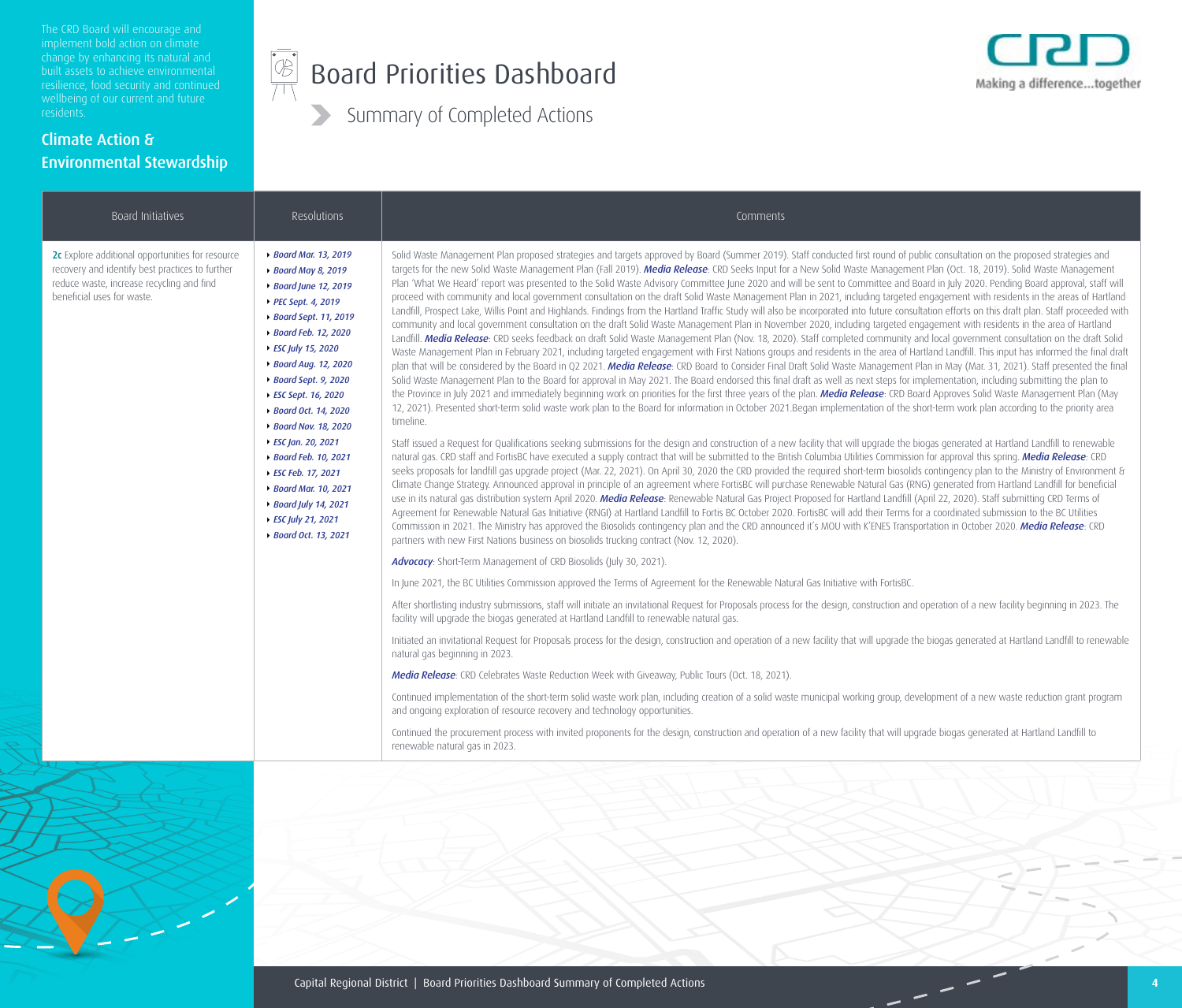The CRD Board will encourage and implement bold action on climate built assets to achieve environmental

#### Climate Action & Environmental Stewardship



# Board Priorities Dashboard



| Resolutions                                                                                                                                                                                                                                                                                                                                                                                                                                                                                                                                                                                        | Comments                                                                                                                                                                                                                                                                                                                                                                                                                                                                                                                                                                                                                                                                                                                                                                                                                                                                                                                                                                                                                                                                                                                                                                                                                                                                                                                                                                                                                                                                                                                                                                                                                                                                                                                                                                                                                                                                                                                                                                                                                                                                                                                                                                                                                                                                                                                                                                                                                                                                                                                                                                                                                                                                                                                                                                                                                                                                                                                                                                                                                                                                                                                                                                                                                                                                                                                                                                                                                                                                                                                                                                                                                                                                                                                                                                                                                                                                                                                                                                                                                                                                                                                                                                                                                                                                                                                                                                                                                                                                                     |
|----------------------------------------------------------------------------------------------------------------------------------------------------------------------------------------------------------------------------------------------------------------------------------------------------------------------------------------------------------------------------------------------------------------------------------------------------------------------------------------------------------------------------------------------------------------------------------------------------|----------------------------------------------------------------------------------------------------------------------------------------------------------------------------------------------------------------------------------------------------------------------------------------------------------------------------------------------------------------------------------------------------------------------------------------------------------------------------------------------------------------------------------------------------------------------------------------------------------------------------------------------------------------------------------------------------------------------------------------------------------------------------------------------------------------------------------------------------------------------------------------------------------------------------------------------------------------------------------------------------------------------------------------------------------------------------------------------------------------------------------------------------------------------------------------------------------------------------------------------------------------------------------------------------------------------------------------------------------------------------------------------------------------------------------------------------------------------------------------------------------------------------------------------------------------------------------------------------------------------------------------------------------------------------------------------------------------------------------------------------------------------------------------------------------------------------------------------------------------------------------------------------------------------------------------------------------------------------------------------------------------------------------------------------------------------------------------------------------------------------------------------------------------------------------------------------------------------------------------------------------------------------------------------------------------------------------------------------------------------------------------------------------------------------------------------------------------------------------------------------------------------------------------------------------------------------------------------------------------------------------------------------------------------------------------------------------------------------------------------------------------------------------------------------------------------------------------------------------------------------------------------------------------------------------------------------------------------------------------------------------------------------------------------------------------------------------------------------------------------------------------------------------------------------------------------------------------------------------------------------------------------------------------------------------------------------------------------------------------------------------------------------------------------------------------------------------------------------------------------------------------------------------------------------------------------------------------------------------------------------------------------------------------------------------------------------------------------------------------------------------------------------------------------------------------------------------------------------------------------------------------------------------------------------------------------------------------------------------------------------------------------------------------------------------------------------------------------------------------------------------------------------------------------------------------------------------------------------------------------------------------------------------------------------------------------------------------------------------------------------------------------------------------------------------------------------------------------------------------------|
| ▶ Board Apr. 10, 2019<br>▶ PEC Oct. 23, 2019<br>▶ COW Oct. 30, 2019<br>▶ Board Oct. 30, 2019<br>▶ Board Nov. 13, 2019<br>▶ Board Mar. 11, 2020<br>▶ Board Mar. 18, 2020<br>▶ Board Apr 8, 2020<br>▶ Board May 13, 2020<br>▶ Board June 10, 2020<br>▶ Board June 24, 2020<br>▶ RPC Sept. 30, 2020<br>▶ RPC Jan. 27, 2021<br>▶ Board Feb. 10, 2021<br>▶ RPC Feb. 24, 2021<br>▶ Board Mar. 10, 2021<br>▶ Board July 14, 2021<br>▶ Board Oct. 27, 2021<br>▶ RPC Nov. 24, 2021<br>▶ Board Nov. 10, 2021<br>▶ Board Dec. 8, 2021<br>▶ RPC Jan. 26, 2021<br>▶ Board Feb. 9, 2021<br>▶ Board Mar. 16, 2022 | Operationalized. Advocacy: advocating the protection of Sooke Hills Regional Park. Media Release: CRD Board Approves Extension of the Land Acquisition Fund (Nov. 14, 2019).<br>Decision to renew the Land Acquisition Fund for an additional 10 years (2020-2029) at a levy of \$20/household and that land acquisitions be funded with an averaged contribution<br>from community partners at an additional 25% and that an additional \$925,000 be requisitioned each year for capital reserves to fund the refurbishment and replacement of existing<br>assets. Financial Plans approved with several amendments, including a new approach to administering the highly successful Parks Land Acquisition Fund, with an additional \$925,000<br>each year for capital reserves to fund the refurbishment and replacement of existing assets. Media Release: CRD and CRHD Boards Approve 2020 Financial Plans. Media Release: CRD<br>Acquires 30 Hectares of Land Near Money Lake on Saturna Island (Mar. 20, 2020). Regional Parks 2020 to 2021 Land Acquisition Criteria approved. Regional Parks management planning<br>underway for Mount Work, East Sooke and Matheson Lake/Roche Cove Regional Parks. Staff directed to report back on options to improve capacity of the Parks Acquisition Fund.<br>Mount Work Regional Park Management Planning report received for information June 2020. Terms of Reference approved for the Mountain Biking Advisory Committee and committee<br>members appointed. Media Release: Public encouraged to complete surveys for park management plans (August 18, 2020). Parks Acquisition Fund options presented as part of 2019-<br>2022 Parks & Natural Resource Management Service Planning. Facilitator hired for the Mountain Biking Advisory Committee and Fall meeting schedule confirmed. 2019-2022 Parks<br>& Natural Resource Management service planning approved. Media Release: CRD and Habitat Acquisition Trust to acquire park land in Saanich (Dec. 1, 2020). Media Release: CRD<br>Regional Parks acquires addition to Mount Parke Regional Park (Oct. 23, 2020). Media Release: Restoration of Todd Creek Trestle on Galloping Goose Regional Trail complete (Oct. 19,<br>2020). Media Release: CRD Regional Parks acquires addition to Mount Work Regional Park (Dec. 16, 2020). Advocacy: Park Land Acquisition (Dec.14, 2020).<br>CRD Regional Parks and Trails 2020 year in review submitted to Board. The Regional Trails Widening Study was received by Board for information and staff directed to conduct public<br>engagement. The Board endorsed the appropriateness of the property tax requisition as the primary revenue source for operating costs and staff directed to report back on additional<br>options for parking revenues as part of the Parks strategic planning process. Mountain Biking Advisory Committee completed final report. Media Release: CRD Regional Parks rolls<br>revenue generation into Strategic Plan (Mar. 11, 2021). Public survey and virtual open houses completed to get feedback on the Regional Trails Widening and Lighting project.<br>Sustainable Funding Model for Future Land Acquisitions approach approved by Board. Media Release: CRD Regional Parks Presents Mountain Biking Guidelines to Board (April 23, 2021.<br>Media Release: New life to be breathed into Elk and Beaver lakes (May 4, 2021). Media Release: CRD Regional Parks acquires addition to Mount Work Regional Park (May 17, 2021.<br>Media Release: CRD Seeks Public Feedback on Regional Trails Widening and Lighting (May 25, 2021)<br>A contract for the design and construction of the oxygenation system at Elk and Beaver Lakes was awarded.<br>Media Release: E&N Rail Trail Atkins Avenue and Savory School Complete (July 30, 2021). Board approval of Provisional budget and decision to implement a new Financial Model to<br>raise funds to acquire regional parks. Board decision to extend the 2021 Regional Parks Strategic Plan's term for eight months and that staff bring back an updated Strategic Plan for<br>Board approval in July 2022. Mountain Biking Opportunities in Regional Parks report received. Media Release: CRD Regional Parks signs license agreement with Sooke Bike Club (Dec. 1,<br>2021).<br>Board approval of 2022 Financial Plan including budget increase for Regional Parks, including a new Financial Model to raise funds to acquire regional parks. |
| PEC July 24, 2019<br>▶ Board Aug. 14, 2019<br>▶ COW Oct. 30, 2019<br>▶ Board Oct. 30, 2019<br>▶ PEC Nov. 27, 2019<br>▶ ESC July 15, 2020<br>▶ Board Aug. 12, 2020<br>RPC Oct. 28, 2020<br>▶ Board Nov. 18, 2020                                                                                                                                                                                                                                                                                                                                                                                    | Initiated residential retrofit acceleration project. Notice of motion to reduce expanded Polystyrene Foam Waste presented to committee and Board. Staff reported back on the notice of<br>motion to reduce expanded Polystyrene Foam Waste with options and implications for creating a model bylaw to ban single use expanded polystyrene waste items including cups and<br>containers. Staff reported on the Province's recent Order-in-Council amending the BC Recycling Regulation as a result of feedback received on its Plastics Action Plan consultation paper.<br>Once in effect, these changes will provide residents with new recycling alternatives and help address issues associated with a variety of single-use items. Staff submitted a response to<br>the Province's Recycling Regulations Policy Intentions Paper on November 19 providing feedback on a range of opportunities to expand product regulation and the EPR program.<br>Initiated Capital Region Coastal Flood Inundation Mapping Project to provide future sea level rise mapping that may inform local government flood construction level-related policies.<br>Capital Region Coastal Flood Inundation Mapping Project data collection work completed. Results and associated data shared with municipalities and First Nations. Completed the<br>regional analysis to understand electric vehicle (EV) charging performance to coordinate local government bylaws and results shared with local governments in April 2020. Completed<br>first phase of a regional forest carbon sequestration analysis. Completed Regional Electric Vehicle Charging Roadmap.<br>The CRD shared the results of the Regional Electric Vehicle (EV) Charging Roadmap with Board, and hosted a stakeholder webinar.<br>Hosted a Zero Emission Vehicle Transportation showcase as part of the Zero Emissions Fleet Initiative Partnership with UVic in October 2021.<br>Coordinated Step Code consultation planning on behalf of municipal partners.                                                                                                                                                                                                                                                                                                                                                                                                                                                                                                                                                                                                                                                                                                                                                                                                                                                                                                                                                                                                                                                                                                                                                                                                                                                                                                                                                                                                                                                                                                                                                                                                                                                                                                                                                                                                                                                                                                                                                                                                                                                                                                                                                                                                                                                                                                                                                                                                                                                                         |
|                                                                                                                                                                                                                                                                                                                                                                                                                                                                                                                                                                                                    |                                                                                                                                                                                                                                                                                                                                                                                                                                                                                                                                                                                                                                                                                                                                                                                                                                                                                                                                                                                                                                                                                                                                                                                                                                                                                                                                                                                                                                                                                                                                                                                                                                                                                                                                                                                                                                                                                                                                                                                                                                                                                                                                                                                                                                                                                                                                                                                                                                                                                                                                                                                                                                                                                                                                                                                                                                                                                                                                                                                                                                                                                                                                                                                                                                                                                                                                                                                                                                                                                                                                                                                                                                                                                                                                                                                                                                                                                                                                                                                                                                                                                                                                                                                                                                                                                                                                                                                                                                                                                              |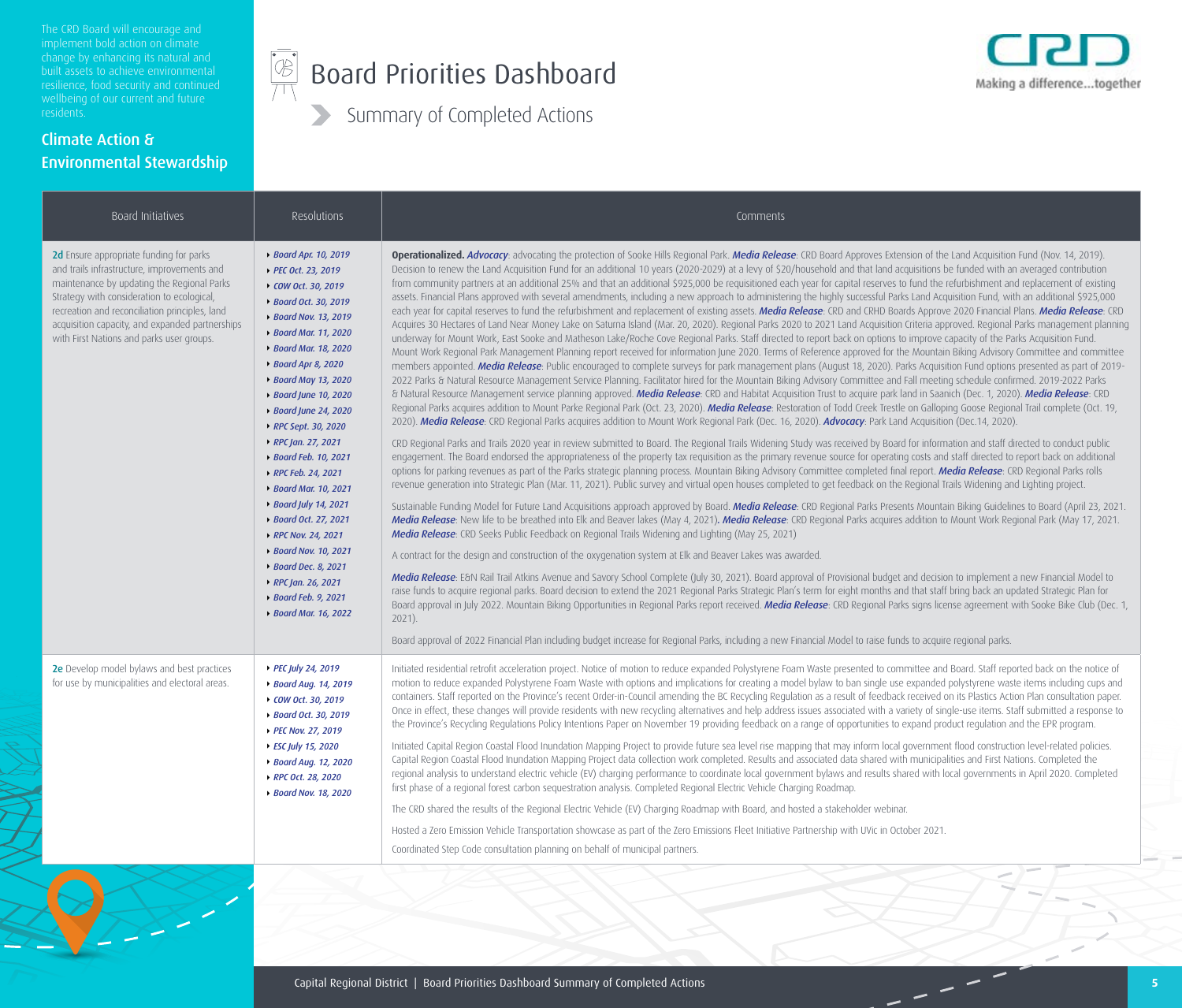#### $\frac{1}{\sqrt{2}}$ Board Priorities Dashboard

Summary of Completed Actions



#### First Nations Reconciliation

#### Board Initiatives and the secolutions and the secolutions of the comments of the comments of the comments comments **3a** Look to First Nations for leadership in understanding how to create new regional planning and decision-making systems together on their Traditional Territories. *[Board June 12, 2019](https://www.crd.bc.ca/docs/default-source/crd-document-library/committeedocuments/capitalregionaldistrictboard/02190612/2019-06-12minutes.pdf?sfvrsn=ef07bfca_2) [FNRC Feb. 26, 2020](https://www.crd.bc.ca/docs/default-source/crd-document-library/committeedocuments/first-nations-relations-committee/20200226/2020-02-26agendapkgfnrc.pdf?sfvrsn=56ca40cc_4) [Board Mar. 11, 2020](https://www.crd.bc.ca/docs/default-source/crd-document-library/committeedocuments/capitalregionaldistrictboard/20200311/2020-03-11minutesrb.pdf?sfvrsn=ddc259cc_2) [Board Oct. 14, 2020](https://www.crd.bc.ca/docs/default-source/crd-document-library/committeedocuments/capitalregionaldistrictboard/20201014/2020-10-14minutesrb.pdf?sfvrsn=4af0b1cc_2) [COW Oct. 28, 2020](https://www.crd.bc.ca/docs/default-source/crd-document-library/committeedocuments/crdcommitteeofthewhole/20201028/2020-10-28minutescow.pdf?sfvrsn=3d13aecc_4) [Board Oct. 28, 2020](https://www.crd.bc.ca/docs/default-source/crd-document-library/committeedocuments/capitalregionaldistrictboard/20201028/2020-10-28minutesrb.pdf?sfvrsn=6ff0b1cc_2) [Board Nov. 18, 2020](https://www.crd.bc.ca/docs/default-source/crd-document-library/committeedocuments/capitalregionaldistrictboard/20201118/2020-11-18minutesrb.pdf?sfvrsn=88f0b1cc_2) [Board Jan. 13, 202](https://www.crd.bc.ca/docs/default-source/crd-document-library/committeedocuments/capitalregionaldistrictboard/20210113/2021-01-13minutesrb.pdf?sfvrsn=2a797cc_4)1 [FNR May 26, 2021](https://www.crd.bc.ca/about/document-library/documents/committeedocuments/first-nations-relations-committee/20210526) [Board Jun. 9, 2021](https://www.crd.bc.ca/docs/default-source/crd-document-library/committeedocuments/capitalregionaldistrictboard/20210609/2021-06-09minutesrb.pdf?sfvrsn=96df2ccd_2)* Ministers responded to formal request from Board to form a working group and staff met with senior ministry staff to initiate discussions. Provincial government staff responded to formal request from Board to form a working group and staff met with senior ministry staff to initiate discussions. Discussions with ministry staff ongoing. Suggestion to also engage via UBCM in addition to continued dialogue between CRD staff and ministry staff. Forum of All Councils event explored the opportunity to support more inclusive decision-making with First Nations as outlined in CRD Statement of Reconciliation. Forum of All Councils event summary and recommendations submitted to the First Nations Standing Committee. Staff reports prepared for First Nations inclusion on CRD Board standing committees and remuneration to support increased First Nations participation. Amended CRD Procedures Bylaw to include First Nations elected officials in identified CRD decision-making structures. Draft amendments to CRD Board Remuneration and Travel Reimbursement Policy and a draft First Nations Remuneration Policy presented to the First Nations Relations Committee in November 2020. Draft amendments to the CRD Board Procedures Bylaw and the identified Board Standing Committee and Advisory Committee Terms of Reference to include First Nations' elected representatives in CRD governance presented to the First Nations Relations Standing Committee Board for approval. Staff were instructed by the Board to further engage the Nations for feedback, and provide the drafted Terms of Reference and Bylaw amendments to the Nations. The CRD Board Chair, and CRD CAO have been meeting with the various Nations' Chiefs and Councils to present this information and receive feedback from the Nations. Terms of Reference approved for all CRD Standing Committees be amendeed to allow for First Nation Member participation at their pleasure in accordance with CRD Procedures Bylaw, where the Nation has an interest in matters being considered by the committee. All closed matters will be directed to the Regional Board, where First Nation Member participation can be determined no an item-by-item basis. Amendments to the CRD Board Remuneration And Travel Expense Reimbursement Policy include First Nation Members, including all standing committees and set remuneration rates for First Nation Members. CRD First Nations Relations staff are supporting CRD Parks staff in park planning efforts. *[Media Release](https://www.crd.bc.ca/about/news/article/2021/01/13/crd-board-approves-inclusion-of-first-nations-in-regional-governance-and-decision-making)*: CRD Board approves inclusion of First Nations in regional governance and decision-making (Jan. 13, 2021). The WSÁNEC Leadership Council has nominated a Tsartlip First Nation Councillor and alternate to join the CRD committee tables. Staff have provided an initial orientation session and will continue to provide any further assistance that the Nation Members may require to attend meetings. Staff are continuing with outreach to other local Nations that may have interest in participating on CRD committee tables. The CRD Board endorsed Intercultural Skills Training in June 2021, which will support CRD Directors in building positive, respectful and reciprocal working relationships with First Nations participating in CRD Board standing, advisory, select committees and commissions. CRD First Nations Relations staff continue to support CRD Parks staff in park planning efforts. Staff continue with outreach to local First Nations that may have interest in participating on CRD committee tables. The Tsartlip First Nation has nominated a Councillor and Alternate to join the CRD committee tables. Discussions with First Nations are ongoing regarding how to further government-to-government decision-making and planning systems. There are now bi-annual meetings between the Pacheedaht First Nation, Board Chair and staff. Staff distributed a survey to CRD Directors to assist in the development of an Intercultural Skills Training session. The training program would build positive, respectful and reciprocal working relationships with First Nations that participate in CRD Board committees.

Staff are communicating with Cultural Training providers to obtain quotes and program outlines for the development of a Cultural Safety Training Program for both CRD staff and CRD Directors

A provider has been contracted to provide Intercultural Skills Training for CRD Directors in February 2022, to support the creation of a program that would support building positive, respectful and reciprocal working relationships with First Nations that participate in CRD Board committees. A provider has been identified to offer Cultural Safety Training Program for both CRD staff, with training sessions scheduled for spring 2022.



Capital Regional District | Board Priorities Dashboard Summary of Completed Actions **6**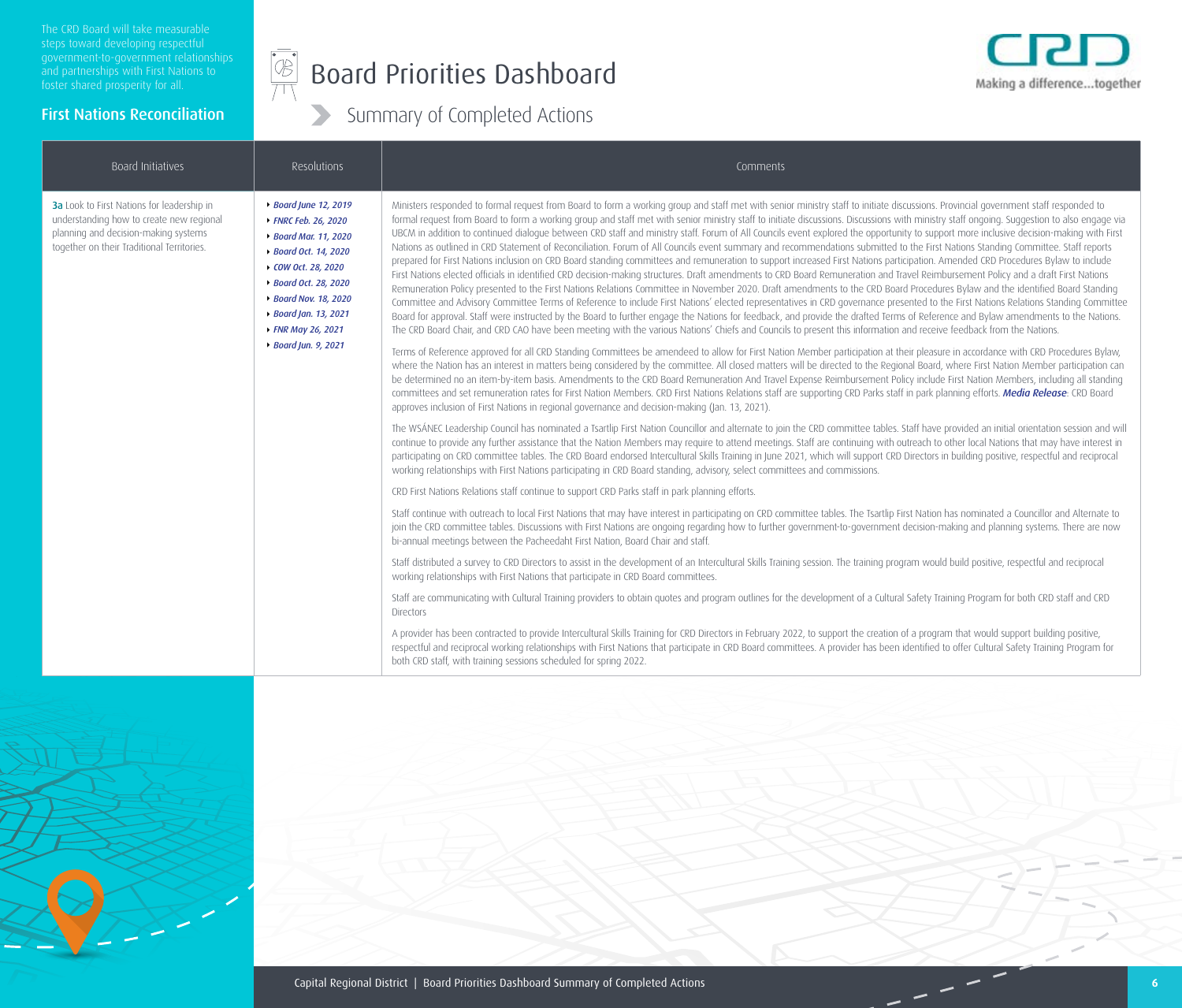First Nations Reconciliation

#### $\begin{picture}(42,10) \put(0,0){\line(1,0){10}} \put(15,0){\line(1,0){10}} \put(15,0){\line(1,0){10}} \put(15,0){\line(1,0){10}} \put(15,0){\line(1,0){10}} \put(15,0){\line(1,0){10}} \put(15,0){\line(1,0){10}} \put(15,0){\line(1,0){10}} \put(15,0){\line(1,0){10}} \put(15,0){\line(1,0){10}} \put(15,0){\line(1,0){10}} \put(15,0){\line(1$ Board Priorities Dashboard



| Board Initiatives                                                                                                                                                                                                                                         | Resolutions                                                                                                                                                                                                                                                                                                                                                                                                                                                                                                                                                                                                                                                                                                                                                                                                                                                                                                                                                                                                                                                                                                                                            | Comments                                                                                                                                                                                                                                                                                                                                                                                                                                                                                                                                                                                                                                  |
|-----------------------------------------------------------------------------------------------------------------------------------------------------------------------------------------------------------------------------------------------------------|--------------------------------------------------------------------------------------------------------------------------------------------------------------------------------------------------------------------------------------------------------------------------------------------------------------------------------------------------------------------------------------------------------------------------------------------------------------------------------------------------------------------------------------------------------------------------------------------------------------------------------------------------------------------------------------------------------------------------------------------------------------------------------------------------------------------------------------------------------------------------------------------------------------------------------------------------------------------------------------------------------------------------------------------------------------------------------------------------------------------------------------------------------|-------------------------------------------------------------------------------------------------------------------------------------------------------------------------------------------------------------------------------------------------------------------------------------------------------------------------------------------------------------------------------------------------------------------------------------------------------------------------------------------------------------------------------------------------------------------------------------------------------------------------------------------|
| 3b Seek partnerships, share information<br>▶ FNRC Sept. 18, 2019<br>and deliver fair and equitable services in<br>▶ Board Jan. 13, 2021<br>working with First Nations on achieving their<br>▶ FNR May 26, 2021<br>economic goals.<br>▶ Board Jun. 9, 2021 | First Nations Relations Service Plan and budget amendment to include resources for Economic Development Feasibility Study. Feasibility Study of First Nations Economic Development<br>Model process started. CRD is working with Victoria Native Friendship Program IMDEES by offering job shadow opportunities for individuals that have had challenges entering the<br>workforce. CRD, along with Canada Summer Jobs, has engaged an Indigenous community member as Recycling Outreach Assistant through Summer/Fall 2019 to build accountable<br>relationship with communities and better understand needs and barriers related to waste management. IWS working towards water and wastewater service agreements with local First<br>Nations. Completed First Nations Economic Development Partnership Model Feasibility Study. Through the Economic Partnership Model from the Indigenomics Institute the First Nations<br>Relations Division formulated three initiative business cases to begin implementation in 2021: First Nations Economic Opportunity Portal, First Nations Internship Program and Cultural<br>Confidence Training Program. |                                                                                                                                                                                                                                                                                                                                                                                                                                                                                                                                                                                                                                           |
|                                                                                                                                                                                                                                                           | Ongoing work in progress, as recommended by the Economic Partnership Model from the Indigenomics Institute, to establish a First Nations Economic Opportunity Portal, advance<br>procurement opportunities for First Nations, and support First Nations employment through an Indigenous Internship Program. Board motion approving participation in the Coastal<br>Communities Social Procurement Initiative. December 2020 letters were sent to local First Nations informing them of additional Reaching Home COVID-19 Funding that was available,<br>detailed information on how to apply was provided. To date there are three First Nations with projects underway to support providing temporary and long term housing, and basic<br>needs such as groceries, transportation, and personal hygiene supplies. Integrated Water Services continue to work towards water and wastewater service agreements with local First<br>Nations.                                                                                                                                                                                                            |                                                                                                                                                                                                                                                                                                                                                                                                                                                                                                                                                                                                                                           |
|                                                                                                                                                                                                                                                           |                                                                                                                                                                                                                                                                                                                                                                                                                                                                                                                                                                                                                                                                                                                                                                                                                                                                                                                                                                                                                                                                                                                                                        | he CRD Board endorsed the First Nations Honorarium Policy on June 9th which establishes consistency, and appropriate recognition for First Nations when they provide voluntary service<br>such as sharing traditional knowledge, blessings, welcomes, and cultural ceremonies, in support of CRD projects and activities. Ongoing work in progress, as recommended by the<br>Economic Partnership Model from the Indigenomics Institute, to establish a First Nations Economic Opportunity Portal, advance procurement opportunities for First Nations, and support<br>First Nations employment through an Indigenous Internship Program. |
|                                                                                                                                                                                                                                                           |                                                                                                                                                                                                                                                                                                                                                                                                                                                                                                                                                                                                                                                                                                                                                                                                                                                                                                                                                                                                                                                                                                                                                        | Panorama Rec Center is working with Tsawout First Nation to facilitate lifeguard training for seven youth from their community. As recommended by the Economic Partnership Model<br>from the Indigenomics Institute, the CRD is working towards establishing a First Nations Economic Opportunity Portal, advance procurement opportunities for First Nations, and support<br>First Nations employment through an Indigenous Internship Program.                                                                                                                                                                                          |
|                                                                                                                                                                                                                                                           |                                                                                                                                                                                                                                                                                                                                                                                                                                                                                                                                                                                                                                                                                                                                                                                                                                                                                                                                                                                                                                                                                                                                                        | Staff have revised the approach to the Indigenous internship program, based on lessons learned from similar programs. Staff anticipate retaining a consultant to scope a program that<br>will support cultural safety for Indigenous interns, meet the needs of the local First Nations and support service delivery. The program will align with requirements of the collective<br>agreement. The resulting scenarios will be assessed and brought forward for 2023 service planning.                                                                                                                                                    |
|                                                                                                                                                                                                                                                           |                                                                                                                                                                                                                                                                                                                                                                                                                                                                                                                                                                                                                                                                                                                                                                                                                                                                                                                                                                                                                                                                                                                                                        | Web content created outlining requirements and process for 'working with the CRD' to support Indigenous-led businesses to bid on CRD projects. Work is ongoing to develop a database<br>of Indigenous-led businesses in the region to support CRD procurement.                                                                                                                                                                                                                                                                                                                                                                            |
|                                                                                                                                                                                                                                                           |                                                                                                                                                                                                                                                                                                                                                                                                                                                                                                                                                                                                                                                                                                                                                                                                                                                                                                                                                                                                                                                                                                                                                        | Through ongoing participation in the Te'mexw Treaty Table, and now also invited to join the Pacheedaht Treaty Table, seek to work with First Nations on achieving their economic goals.                                                                                                                                                                                                                                                                                                                                                                                                                                                   |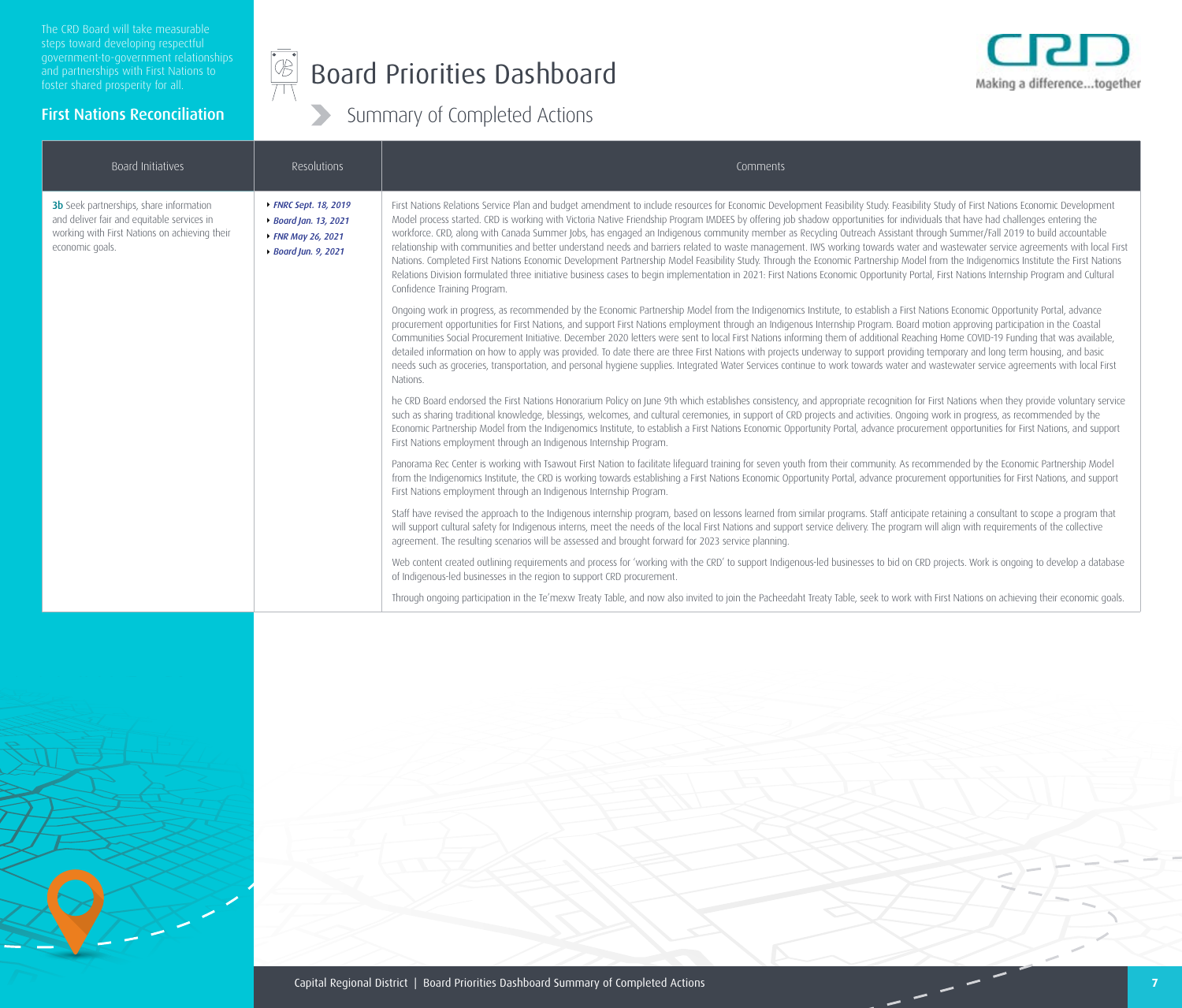First Nations Reconciliation

#### $\begin{picture}(45,10) \put(0,0){\line(1,0){155}} \put(15,0){\line(1,0){155}} \put(15,0){\line(1,0){155}} \put(15,0){\line(1,0){155}} \put(15,0){\line(1,0){155}} \put(15,0){\line(1,0){155}} \put(15,0){\line(1,0){155}} \put(15,0){\line(1,0){155}} \put(15,0){\line(1,0){155}} \put(15,0){\line(1,0){155}} \put(15,0){\line(1,0){155}} \$ Board Priorities Dashboard



| Board Initiatives                                                                                                                                                                                                                        | Resolutions                                                            | Comments                                                                                                                                                                                                                                                                                                                                                                                                                                                                                                                                                                                                                                                                                                                                                                      |
|------------------------------------------------------------------------------------------------------------------------------------------------------------------------------------------------------------------------------------------|------------------------------------------------------------------------|-------------------------------------------------------------------------------------------------------------------------------------------------------------------------------------------------------------------------------------------------------------------------------------------------------------------------------------------------------------------------------------------------------------------------------------------------------------------------------------------------------------------------------------------------------------------------------------------------------------------------------------------------------------------------------------------------------------------------------------------------------------------------------|
| 3c Work with First Nations on taking care of<br>the land and water while providing space for<br>cultural and ceremonial use, food and medicine<br>harvesting, traditional management practices<br>and reclaiming Indigenous place names. | ▶ Board Mar. 13, 2019<br>▶ Board June 12, 2019<br>▶ FNR Sept. 22, 2021 | Board received information report on archaeology policy and procedures. Amendment to Capital Regional Board Procedure Bylaw to add Territorial Acknowledgment. Archeology<br>services retained through creation of Standing Offer List to support CRD-led projects. Meetings with WSÁNEC leadership and cultural monitors to develop archaeology protocol.<br>Archaeology protocol policy approved. Promoted the celebration of National Indigenous History Month and Indigenous Peoples Day in June 2020 and June 2021. Supported and<br>promoted Orange Shirt Day, Every Child Matters on September 30th, 2020. Corporate wide training to support the new Protection and Conservation of Heritage Sites underway with bi-<br>annual training opportunities moving forward. |
|                                                                                                                                                                                                                                          |                                                                        | The Land Altering Works MOU between the WSÁNEC Leadership Council (WLC) and the CRD has been approved in its draft form by the Board to begin engaging in quarterly discussions<br>between the WLC and CRD project managers to review upcoming land altering works taking place in WSÁNEC territory, and receive feedback from the Nations on the proposed works.                                                                                                                                                                                                                                                                                                                                                                                                             |
|                                                                                                                                                                                                                                          |                                                                        | Ongoing liaison support through the First Nations Relations Division for Parks staff and Southern Gulf Island Commissioners to support their requests for the inclusion of Indigenous<br>language, place names and territorial acknowledgment in parks signage when possible. The CRD is working with the Nations to renew water and wastewater servicing agreements.<br>The WSÁNEC Leadership Council (WLC) and the CRD through the approved draft WSÁNEC Land Altering Works MOU continue meeting quarterly to review upcoming works taking place in<br>WSÁNEC Territory, and receive feedback from the Nations on the proposed works.                                                                                                                                      |
|                                                                                                                                                                                                                                          |                                                                        | Regional Parks working with First Nations to include language and perspectives on new park kiosks.                                                                                                                                                                                                                                                                                                                                                                                                                                                                                                                                                                                                                                                                            |
|                                                                                                                                                                                                                                          |                                                                        | Corporate-wide training is underway to support the new Protection and Conservation of Heritage Sites Policy, and the BC Archaeology Branch's Remote Access to Archaeological Data<br>(RAAD) tool. Training includes additional archaeology and cultural awareness training opportunities offered to SGI Commissioners.                                                                                                                                                                                                                                                                                                                                                                                                                                                        |
|                                                                                                                                                                                                                                          |                                                                        | Statement: National Day for Truth & Reconciliation (Sept. 23, 2021). Corporate wide training to support the new Protection and Conservation of Heritage Sites Policy, and the BC<br>Archaeology Branch's Remote Access to Archaeological Data (RAAD) tool are underway including additional archaeology and cultural awareness training opportunities offered to SGI<br>Commissioners. Archaeological Chance Find Training has been provided to staff involved in land altering works projects.                                                                                                                                                                                                                                                                               |
| 3d Prepare an ecological asset management                                                                                                                                                                                                | ▶ FNR Sept. 22, 2021                                                   | Ecological Asset Management Plan project scoping ongoing with multiple CRD divisions.                                                                                                                                                                                                                                                                                                                                                                                                                                                                                                                                                                                                                                                                                         |
| plan that includes natural infrastructure,<br>First Nations guiding principles, First Nations<br>language and place names, historical uses and<br>invasive species management.                                                           |                                                                        | A recommendation was approved at the First Nations Relations Committee meeting for staff to proceed with ongoing, existing projects and activities that identify and proactively value<br>ecological features in the region and support strategic engagement of First Nations regarding ecosystem values, taking care of land and water, Indigenous languages and place names.                                                                                                                                                                                                                                                                                                                                                                                                |

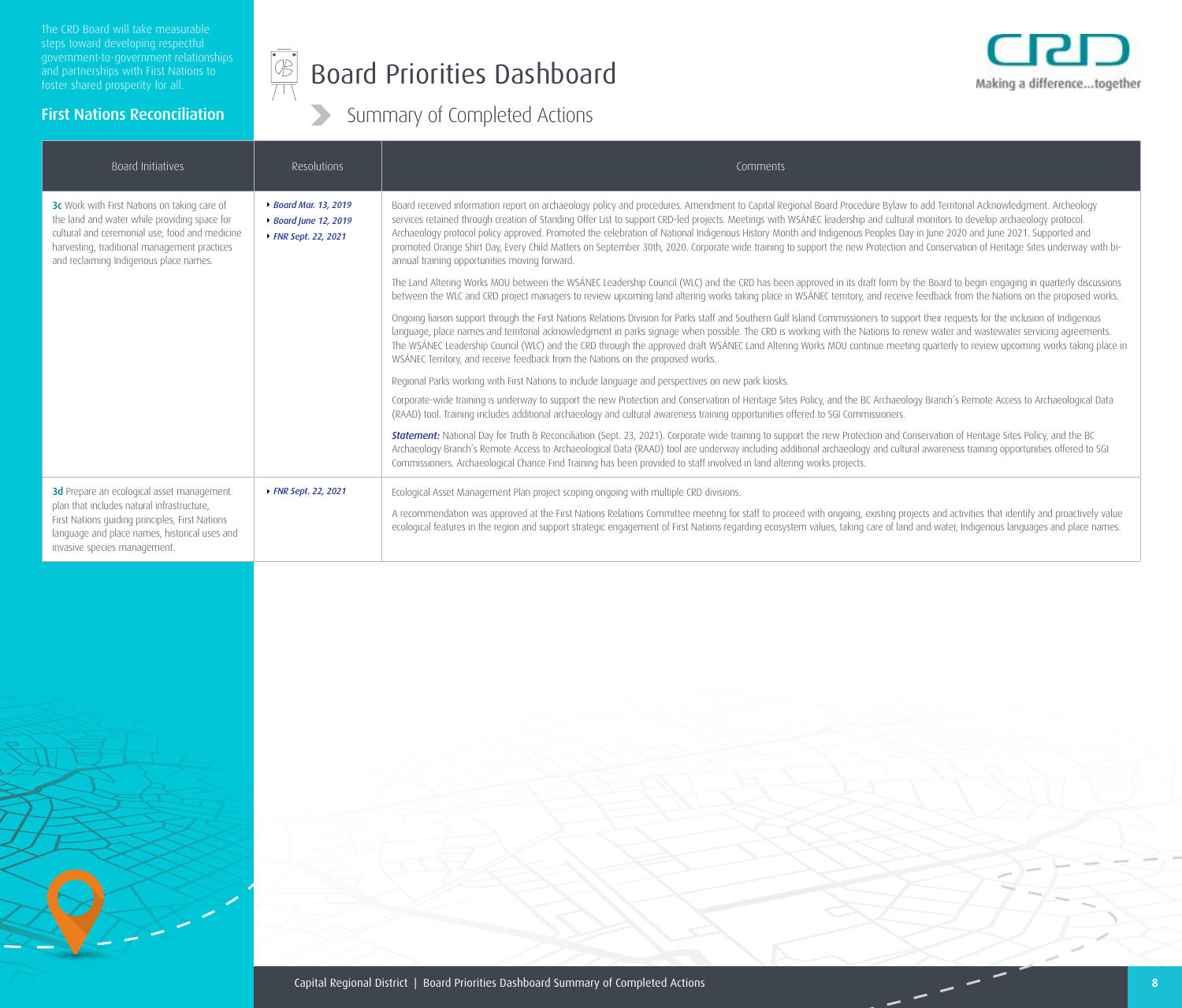The CRD Board will advocate for financial and operational support, focus its on transparently and efficiently advancing and work to resolve issues that the CRD address.

 $\sum_{i=1}^n \sum_{j=1}^n$ 

Advocacy, Governance

& Accountability

#### $\begin{picture}(45,17) \put(0,0){\line(1,0){155}} \put(15,0){\line(1,0){155}} \put(15,0){\line(1,0){155}} \put(15,0){\line(1,0){155}} \put(15,0){\line(1,0){155}} \put(15,0){\line(1,0){155}} \put(15,0){\line(1,0){155}} \put(15,0){\line(1,0){155}} \put(15,0){\line(1,0){155}} \put(15,0){\line(1,0){155}} \put(15,0){\line(1,0){155}} \$ Board Priorities Dashboard



| Board Initiatives                                                                                                                                                                                                                                                                                                                                             | Resolutions                                                                                                                                                                                                                                                                                                                                                                                                                                                                                                                                                                                                                                                                                                                                                                                                                                                                                                                                                                                                                                                                                                                                                                                                                                                                                                                                                                                                                                                                                                                                                                                                                                                                                                                                                                                                                                                           | Comments                                                                                                                                                                                                                                                                                                                                                                                                                                                                                                                                                                                                                                                                                                                                                                                                                                                                                                                                                                                                                                                                                                                                                                                                                                                                                                                                                                                                                                                                                                                                                                                                                                                                                                                                                                                                                                                                                                                                                                                                                                                                                                                                                                                                                                                                                                                                                                                                                                                                                                        |
|---------------------------------------------------------------------------------------------------------------------------------------------------------------------------------------------------------------------------------------------------------------------------------------------------------------------------------------------------------------|-----------------------------------------------------------------------------------------------------------------------------------------------------------------------------------------------------------------------------------------------------------------------------------------------------------------------------------------------------------------------------------------------------------------------------------------------------------------------------------------------------------------------------------------------------------------------------------------------------------------------------------------------------------------------------------------------------------------------------------------------------------------------------------------------------------------------------------------------------------------------------------------------------------------------------------------------------------------------------------------------------------------------------------------------------------------------------------------------------------------------------------------------------------------------------------------------------------------------------------------------------------------------------------------------------------------------------------------------------------------------------------------------------------------------------------------------------------------------------------------------------------------------------------------------------------------------------------------------------------------------------------------------------------------------------------------------------------------------------------------------------------------------------------------------------------------------------------------------------------------------|-----------------------------------------------------------------------------------------------------------------------------------------------------------------------------------------------------------------------------------------------------------------------------------------------------------------------------------------------------------------------------------------------------------------------------------------------------------------------------------------------------------------------------------------------------------------------------------------------------------------------------------------------------------------------------------------------------------------------------------------------------------------------------------------------------------------------------------------------------------------------------------------------------------------------------------------------------------------------------------------------------------------------------------------------------------------------------------------------------------------------------------------------------------------------------------------------------------------------------------------------------------------------------------------------------------------------------------------------------------------------------------------------------------------------------------------------------------------------------------------------------------------------------------------------------------------------------------------------------------------------------------------------------------------------------------------------------------------------------------------------------------------------------------------------------------------------------------------------------------------------------------------------------------------------------------------------------------------------------------------------------------------------------------------------------------------------------------------------------------------------------------------------------------------------------------------------------------------------------------------------------------------------------------------------------------------------------------------------------------------------------------------------------------------------------------------------------------------------------------------------------------------|
| 4a Develop an advocacy strategy to ensure all<br>occupied properties have the opportunity to<br>access high-speed internet services.                                                                                                                                                                                                                          | ▶ EAC Mar. 13, 2019<br>▶ EAC July 10, 2019<br>▶ Board July 10, 2019<br>▶ EAC Jan. 8, 2020<br>▶ Board Jan. 8 2020<br>▶ Board Feb. 12, 2020                                                                                                                                                                                                                                                                                                                                                                                                                                                                                                                                                                                                                                                                                                                                                                                                                                                                                                                                                                                                                                                                                                                                                                                                                                                                                                                                                                                                                                                                                                                                                                                                                                                                                                                             | Operationalized. CRD staff have been in discussion with SRD staff on the connected coast project since Fall 2018. Sites identified as eligible in the Connected Coast project proposal.<br>Inclusion in various programs is greatly enhanced with a Board endorsed broadband strategy. Staff directed by EAC March 2019 to advance all correspondence on rural definition issue<br>to MLA Olsen to advocate for increased access to grant funding for EAs. Correspondence sent by CRD Board Chair on March 2019 to MLA Olsen. Advancing Southern Gulf Island Phase 1<br>connectivity strategy through community and stakeholder engagement. Staff meeting with citizen services to investigate pilot opportunities for connectivity on Southern Gulf Islands.<br>Stakeholder engagement underway throughout Fall/Winter 2019. Media Release: CRD Seeks Feedback for Internet Connectivity Plan for the Southern Gulf Islands (Nov. 6, 2019). In July<br>2019, Board authorized the submission of an application to the BC Rural Dividend Program for Southern Gulf Islands Connectivity Design Strategy and confirmed support for this project<br>through its duration. In October 2019 the Provincial government canceled this grant opportunity. Staff presented results of Southern Gulf Island Phase 1 Connectivity Strategy community<br>and stakeholder engagement. Received a grant from the Provincial Government to advance Phase 2 of the Connectivity Design Plan. Funding secured and engineering firm engaged to<br>conduct broadband infrastructure design plan for SGI. Internet service providers have been consulted and are supporting the process with technical advice and review.<br>The CRD Board has supported two requests by Internet Service Providers for federal funding aimed at improving service in the Southern Gulf Island electoral area. Advocacy: Letter to<br>Innovation, Science and Economic Development Canada (Mar. 15, 2021).<br>The SGI Connectivity Plan was completed in April. The report summarizes current levels of connectivity in the region and provides a vision for the future that is mindful of the challenges<br>and opportunities for improving broadband service for the SGI. The report describes alternatives and provides recommendations and cost estimates. SSI EA Administration continues to<br>support for third party proposals for internet service infrastructure improvements and consider partnerships agreements with Connected Coast. |
| 4b Develop a comprehensive strategy and<br>▶ Board Jan. 9, 2019<br>operational review to reflect the unique needs<br>▶ EAC Mar. 13, 2019<br>and governance of each electoral area.<br>▶ EAC Apr. 10, 2019<br>▶ EAC July 10, 2019<br>▶ Board July 10, 2019<br>▶ EAC Sept. 11, 2019<br>▶ Board Sept. 11, 2019<br>▶ Board Feb. 12, 2020<br>▶ Board Sept. 9, 2020 | Resolution supporting the submission of a grant application for \$25,000 to the UBCM Community Emergency Preparedness Fund - Evacuation Planning Stream for Evacuation Route<br>Planning, as well as a grant application for \$100,000 to the UBCM Community Resiliency Investment Program to fund FireSmart initiatives in the Electoral Areas.<br>EAC directed staff to bring back service establishment amendments to remove JDF EA from livestock kill compensation. EAC directed staff to consult with community groups BC Transit,<br>and BC Ferries to define a service model that would best serve the transportation needs of the Southern Gulf Islands. Establishment of a Southern Gulf Islands transportation service<br>in service and budget planning for 2020. Advocacy: Correspondence sent regarding the application for Salt Spring Island Water Service Optimization Study (July 17, 2019). Advocacy:<br>Inclusion of the Southern Gulf Islands in Community Futures (October 7, 2019). Advocacy: Request for Order in Council - CRD Electoral Areas (November 13, 2019). Media Release:<br>Salt Spring Island water study receives provincial support (Aug 19, 2019). Salt Spring Water Optimization Study Terms of Reference completed and contractor selected to carry out study.<br>Bylaw No. 4325 Bylaw to establish community safety service on Salt Spring Island introduced and staff directed to conduct an alternative approval process for Bylaw 4325. Media<br>Release: Alternative Approval Process Begins for Salt Spring Island Community Safety Service (Oct. 29, 2019). At the close of the deadline date of December 9, 2019 for receipt of<br>elector responses, it was determined that more than 910 elector response forms had been received and therefore elector approval by alternative approval process was not obtained. |                                                                                                                                                                                                                                                                                                                                                                                                                                                                                                                                                                                                                                                                                                                                                                                                                                                                                                                                                                                                                                                                                                                                                                                                                                                                                                                                                                                                                                                                                                                                                                                                                                                                                                                                                                                                                                                                                                                                                                                                                                                                                                                                                                                                                                                                                                                                                                                                                                                                                                                 |
|                                                                                                                                                                                                                                                                                                                                                               |                                                                                                                                                                                                                                                                                                                                                                                                                                                                                                                                                                                                                                                                                                                                                                                                                                                                                                                                                                                                                                                                                                                                                                                                                                                                                                                                                                                                                                                                                                                                                                                                                                                                                                                                                                                                                                                                       | Submitted a letter of support for the application by TELUS to the Province of British Columbia Network BC Connecting British Columbia program and to the Canadian Radio-television and<br>Telecommunications Commission Broadband Fund for a funding contribution towards the transport and last mile project for Jordan River - Port Renfrew. Advocacy: Electoral Areas Rural<br>Status (January 31, 2020). Advocacy: Telus Resolution (February 13, 2020)                                                                                                                                                                                                                                                                                                                                                                                                                                                                                                                                                                                                                                                                                                                                                                                                                                                                                                                                                                                                                                                                                                                                                                                                                                                                                                                                                                                                                                                                                                                                                                                                                                                                                                                                                                                                                                                                                                                                                                                                                                                     |
|                                                                                                                                                                                                                                                                                                                                                               |                                                                                                                                                                                                                                                                                                                                                                                                                                                                                                                                                                                                                                                                                                                                                                                                                                                                                                                                                                                                                                                                                                                                                                                                                                                                                                                                                                                                                                                                                                                                                                                                                                                                                                                                                                                                                                                                       | North Ganges Transportation project tendered in March 2020 with construction started in June 2020. Advocacy: Electoral Areas Rural Status (July 17, 2020). Advocacy: Investing in Canada<br>Infrastructure Program (Sept. 22, 2020).                                                                                                                                                                                                                                                                                                                                                                                                                                                                                                                                                                                                                                                                                                                                                                                                                                                                                                                                                                                                                                                                                                                                                                                                                                                                                                                                                                                                                                                                                                                                                                                                                                                                                                                                                                                                                                                                                                                                                                                                                                                                                                                                                                                                                                                                            |
|                                                                                                                                                                                                                                                                                                                                                               |                                                                                                                                                                                                                                                                                                                                                                                                                                                                                                                                                                                                                                                                                                                                                                                                                                                                                                                                                                                                                                                                                                                                                                                                                                                                                                                                                                                                                                                                                                                                                                                                                                                                                                                                                                                                                                                                       | Service planning and business case modeling underway to create a new SGI Transportation service that will address public transit, active transport and inter-island water travel needs.<br>Submitted a UBCM grant application for active transportation route mapping.                                                                                                                                                                                                                                                                                                                                                                                                                                                                                                                                                                                                                                                                                                                                                                                                                                                                                                                                                                                                                                                                                                                                                                                                                                                                                                                                                                                                                                                                                                                                                                                                                                                                                                                                                                                                                                                                                                                                                                                                                                                                                                                                                                                                                                          |
|                                                                                                                                                                                                                                                                                                                                                               |                                                                                                                                                                                                                                                                                                                                                                                                                                                                                                                                                                                                                                                                                                                                                                                                                                                                                                                                                                                                                                                                                                                                                                                                                                                                                                                                                                                                                                                                                                                                                                                                                                                                                                                                                                                                                                                                       | SSI Transportation Committee conducted a Strategic Planning session to set direction for annual capital priorities and the Salt Spring Island Water Optimization Study draft has been<br>finalized with the province and Improvement District.                                                                                                                                                                                                                                                                                                                                                                                                                                                                                                                                                                                                                                                                                                                                                                                                                                                                                                                                                                                                                                                                                                                                                                                                                                                                                                                                                                                                                                                                                                                                                                                                                                                                                                                                                                                                                                                                                                                                                                                                                                                                                                                                                                                                                                                                  |
|                                                                                                                                                                                                                                                                                                                                                               |                                                                                                                                                                                                                                                                                                                                                                                                                                                                                                                                                                                                                                                                                                                                                                                                                                                                                                                                                                                                                                                                                                                                                                                                                                                                                                                                                                                                                                                                                                                                                                                                                                                                                                                                                                                                                                                                       | Contract for the Rural Dividend grant project to establish a shared business services model has been awarded to Rural Island Economic Partnership. Contract for the SGI Transportation<br>Integration Plan has been awarded.                                                                                                                                                                                                                                                                                                                                                                                                                                                                                                                                                                                                                                                                                                                                                                                                                                                                                                                                                                                                                                                                                                                                                                                                                                                                                                                                                                                                                                                                                                                                                                                                                                                                                                                                                                                                                                                                                                                                                                                                                                                                                                                                                                                                                                                                                    |
|                                                                                                                                                                                                                                                                                                                                                               |                                                                                                                                                                                                                                                                                                                                                                                                                                                                                                                                                                                                                                                                                                                                                                                                                                                                                                                                                                                                                                                                                                                                                                                                                                                                                                                                                                                                                                                                                                                                                                                                                                                                                                                                                                                                                                                                       | Media Release: CRD and North Salt Spring Waterworks District Release Water Optimization Study (Mar. 31, 2021).                                                                                                                                                                                                                                                                                                                                                                                                                                                                                                                                                                                                                                                                                                                                                                                                                                                                                                                                                                                                                                                                                                                                                                                                                                                                                                                                                                                                                                                                                                                                                                                                                                                                                                                                                                                                                                                                                                                                                                                                                                                                                                                                                                                                                                                                                                                                                                                                  |
|                                                                                                                                                                                                                                                                                                                                                               |                                                                                                                                                                                                                                                                                                                                                                                                                                                                                                                                                                                                                                                                                                                                                                                                                                                                                                                                                                                                                                                                                                                                                                                                                                                                                                                                                                                                                                                                                                                                                                                                                                                                                                                                                                                                                                                                       | The development of the terms of reference has been deferred until the SSI water optimization consultation is complete (timing still to be determined). May require Provincial direction.                                                                                                                                                                                                                                                                                                                                                                                                                                                                                                                                                                                                                                                                                                                                                                                                                                                                                                                                                                                                                                                                                                                                                                                                                                                                                                                                                                                                                                                                                                                                                                                                                                                                                                                                                                                                                                                                                                                                                                                                                                                                                                                                                                                                                                                                                                                        |
|                                                                                                                                                                                                                                                                                                                                                               |                                                                                                                                                                                                                                                                                                                                                                                                                                                                                                                                                                                                                                                                                                                                                                                                                                                                                                                                                                                                                                                                                                                                                                                                                                                                                                                                                                                                                                                                                                                                                                                                                                                                                                                                                                                                                                                                       | Media Release: CRD Initiates Study to Support Transportation Options in the Southern Gulf Islands (Apr. 28, 2021).                                                                                                                                                                                                                                                                                                                                                                                                                                                                                                                                                                                                                                                                                                                                                                                                                                                                                                                                                                                                                                                                                                                                                                                                                                                                                                                                                                                                                                                                                                                                                                                                                                                                                                                                                                                                                                                                                                                                                                                                                                                                                                                                                                                                                                                                                                                                                                                              |
|                                                                                                                                                                                                                                                                                                                                                               |                                                                                                                                                                                                                                                                                                                                                                                                                                                                                                                                                                                                                                                                                                                                                                                                                                                                                                                                                                                                                                                                                                                                                                                                                                                                                                                                                                                                                                                                                                                                                                                                                                                                                                                                                                                                                                                                       |                                                                                                                                                                                                                                                                                                                                                                                                                                                                                                                                                                                                                                                                                                                                                                                                                                                                                                                                                                                                                                                                                                                                                                                                                                                                                                                                                                                                                                                                                                                                                                                                                                                                                                                                                                                                                                                                                                                                                                                                                                                                                                                                                                                                                                                                                                                                                                                                                                                                                                                 |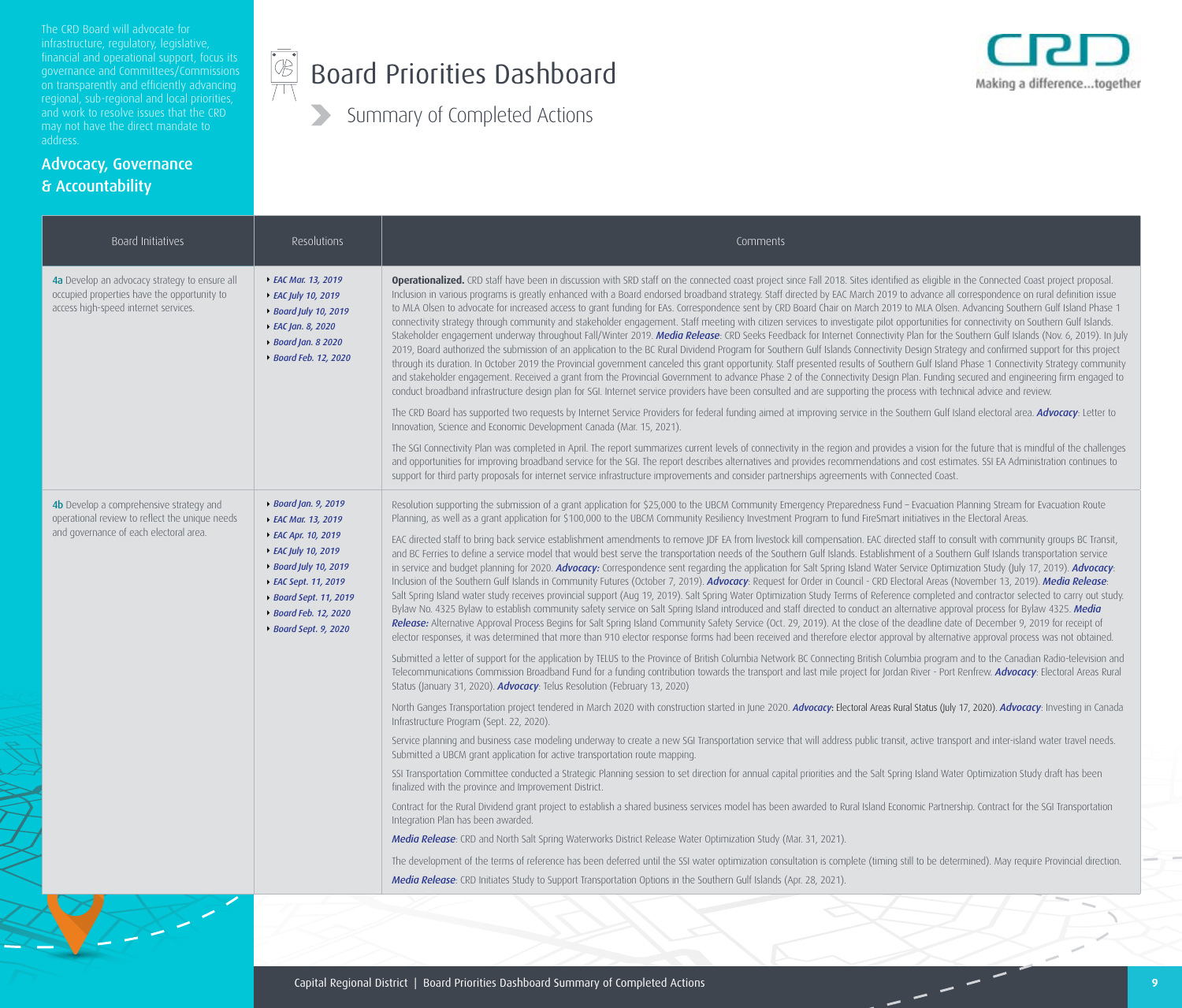The CRD Board will advocate for financial and operational support, focus its on transparently and efficiently advancing and work to resolve issues that the CRD address.

Advocacy, Governance

& Accountability

#### $\begin{picture}(45,17) \put(0,0){\line(1,0){155}} \put(15,0){\line(1,0){155}} \put(15,0){\line(1,0){155}} \put(15,0){\line(1,0){155}} \put(15,0){\line(1,0){155}} \put(15,0){\line(1,0){155}} \put(15,0){\line(1,0){155}} \put(15,0){\line(1,0){155}} \put(15,0){\line(1,0){155}} \put(15,0){\line(1,0){155}} \put(15,0){\line(1,0){155}} \$ Board Priorities Dashboard



| Board Initiatives                                                                                                                                                                                                                                                                                                                                                                                                                                        | Resolutions                                                                                                                                                           | Comments                                                                                                                                                                                                                                                                                                                                                                                                                                                                                                                                                                                                                                                                                                                                                                                                                                                                                                                                                                                                                                                                                                                                                                                                                                                                                                                                                                                                                                                                                                                                                                                                                                                                                                                                                                                                                                                                                                                                                                                                                                                                                                                                                                                                                                                                                                                                                                                                                                                                                                                                                                                                                                                                                                                                                                                     |
|----------------------------------------------------------------------------------------------------------------------------------------------------------------------------------------------------------------------------------------------------------------------------------------------------------------------------------------------------------------------------------------------------------------------------------------------------------|-----------------------------------------------------------------------------------------------------------------------------------------------------------------------|----------------------------------------------------------------------------------------------------------------------------------------------------------------------------------------------------------------------------------------------------------------------------------------------------------------------------------------------------------------------------------------------------------------------------------------------------------------------------------------------------------------------------------------------------------------------------------------------------------------------------------------------------------------------------------------------------------------------------------------------------------------------------------------------------------------------------------------------------------------------------------------------------------------------------------------------------------------------------------------------------------------------------------------------------------------------------------------------------------------------------------------------------------------------------------------------------------------------------------------------------------------------------------------------------------------------------------------------------------------------------------------------------------------------------------------------------------------------------------------------------------------------------------------------------------------------------------------------------------------------------------------------------------------------------------------------------------------------------------------------------------------------------------------------------------------------------------------------------------------------------------------------------------------------------------------------------------------------------------------------------------------------------------------------------------------------------------------------------------------------------------------------------------------------------------------------------------------------------------------------------------------------------------------------------------------------------------------------------------------------------------------------------------------------------------------------------------------------------------------------------------------------------------------------------------------------------------------------------------------------------------------------------------------------------------------------------------------------------------------------------------------------------------------------|
| 4c Explore more comprehensive regional<br>▶ EAC July 8, 2020<br>coordination of emergency services, including<br>▶ Board July 8, 2020<br>an assessment of regional hazards, risks and<br>▶ PTPSC July 15, 2020<br>vulnerabilities.<br>▶ EAC Nov. 4, 2020<br>▶ Board Nov. 18, 2020<br>▶ EAC Feb. 10, 2021<br>▶ Board Feb. 10 2021<br>▶ EAC May 12, 2021<br>▶ Board May 12, 2021<br>▶ Board Oct. 13, 2021<br>▶ Board Dec. 8, 2021<br>▶ Board Jan. 12, 2022 |                                                                                                                                                                       | Operationalized. The Regional Emergency Management Partnership (REMP) Strategic Plan and work plan was reviewed and approved with work on a Regional Concept of Operations<br>and Hazard Vulnerability analysis to continue. Successful in grant applications of \$25,000 for the UBCM Community Emergency Preparedness Fund - Evacuation Planning Stream for<br>Evacuation Route Planning, as well as \$100,000 for the UBCM Community Resiliency Investment Program to fund FireSmart initiatives in the Electoral Areas. Policy group meeting held<br>with Board Chair and Federal Minister. Shared concept operations papers with several First Nations about how to work to advocate to work together in the case of a regional emergency.<br>Regional concept of operations circulated to municipal CAOs to approve Memorandum of Understanding on operational protocol. Currently have 12 of 13 municipalities and two First<br>Nations confirmed. Coordinated response to proposed new modernization of the BC Emergency Act submitted January 2020.<br>Participated through the Regional Emergency Management Partnership in a Regional Hazard, Risk and Vulnerability Assessment (HRVA) exploring three regional hazards of snow storm,<br>extreme heat, and earthquake along with multiple stakeholders from multiple-sectors from across the capital region identifying disaster risk reduction strategies. Submitted Regional<br>Emergency Management Partnership overview, 2019 highlights and role in COVID-19 report. Received \$25,000 grant for the Electoral Areas Emergency Operating Centre Supplies<br>Procurement Project. Province released its 'What we heard' report. The feedback period for the report ran until September 30, 2020. SEOC continues to facilitate coordination of actions<br>and resources in the Electoral Areas and regionally. The Corporate Emergency Management Plan has been updated and shared with EMC. As part of the Firesmart project, submitted a<br>UBCM grant application to update Community Wildfire Resiliency Plans. The CRD advocated to CREST to urgently find alternative method of providing emergency telecommunication in<br>the Juan de Fuca area.<br>Electoral Area Volunteer Fire Service Regulatory Review reported on and staff directed to report back with operational, administrative, and governance strategies to meet and sustain<br>regulatory compliance and funds be reallocated from operational reserves for 2021 to be available for a temporary increase in staff resources to support fire services to attain<br>compliance. Public Alert Notification System RFQ process complete and contract awarded. Successful applications submitted to UBCM for the FireSmart initiative and for the Emergency |
|                                                                                                                                                                                                                                                                                                                                                                                                                                                          |                                                                                                                                                                       | Operations Centres and Training Grants. The Emergency Management Software contract has been signed and now moving to implementation. The new Public Alert Notification System<br>contract was signed and the service has been transitioned to the new provider. The RFP for Fire Dispatch Services has been finalized for Bylaw 3854 participants.                                                                                                                                                                                                                                                                                                                                                                                                                                                                                                                                                                                                                                                                                                                                                                                                                                                                                                                                                                                                                                                                                                                                                                                                                                                                                                                                                                                                                                                                                                                                                                                                                                                                                                                                                                                                                                                                                                                                                                                                                                                                                                                                                                                                                                                                                                                                                                                                                                           |
|                                                                                                                                                                                                                                                                                                                                                                                                                                                          |                                                                                                                                                                       | The CRD has been issuing notices through the new Public Alert Notification system since May 2021. The system has been performing as expected.                                                                                                                                                                                                                                                                                                                                                                                                                                                                                                                                                                                                                                                                                                                                                                                                                                                                                                                                                                                                                                                                                                                                                                                                                                                                                                                                                                                                                                                                                                                                                                                                                                                                                                                                                                                                                                                                                                                                                                                                                                                                                                                                                                                                                                                                                                                                                                                                                                                                                                                                                                                                                                                |
|                                                                                                                                                                                                                                                                                                                                                                                                                                                          |                                                                                                                                                                       | Media Release: Salt Spring Island Fire Protection District and CRD announce new working relationship (July 2, 2021). The implementation of the Emergency Management Software for<br>Protective Services has been completed. Deployment to other departments will continue over the next year.                                                                                                                                                                                                                                                                                                                                                                                                                                                                                                                                                                                                                                                                                                                                                                                                                                                                                                                                                                                                                                                                                                                                                                                                                                                                                                                                                                                                                                                                                                                                                                                                                                                                                                                                                                                                                                                                                                                                                                                                                                                                                                                                                                                                                                                                                                                                                                                                                                                                                                |
|                                                                                                                                                                                                                                                                                                                                                                                                                                                          |                                                                                                                                                                       | Policy Group Meeting for the Regional Emergency Management Partnership was held on November 8, 2021 and annual report received for information. The Fire Dispatch provider<br>transition was successfully completed on December 7, 2021. Media Release: Provincial Disaster Financial Assistance Available to CRD Electoral Area Residents (Nov. 22, 2021).                                                                                                                                                                                                                                                                                                                                                                                                                                                                                                                                                                                                                                                                                                                                                                                                                                                                                                                                                                                                                                                                                                                                                                                                                                                                                                                                                                                                                                                                                                                                                                                                                                                                                                                                                                                                                                                                                                                                                                                                                                                                                                                                                                                                                                                                                                                                                                                                                                  |
|                                                                                                                                                                                                                                                                                                                                                                                                                                                          |                                                                                                                                                                       | The CRD Board approved a motion on January 12, 2022 to support an application to UBCM Community Emergency Preparedness Fund for the Evacuation Route Planning grant and<br>directed staff to provide overall grant management.                                                                                                                                                                                                                                                                                                                                                                                                                                                                                                                                                                                                                                                                                                                                                                                                                                                                                                                                                                                                                                                                                                                                                                                                                                                                                                                                                                                                                                                                                                                                                                                                                                                                                                                                                                                                                                                                                                                                                                                                                                                                                                                                                                                                                                                                                                                                                                                                                                                                                                                                                               |
| 4d Achieve triple bottom-line sustainable<br>budgets through innovation and streamlining<br>while recognizing the need for infrastructure<br>revitalization and accountability to taxpayers.                                                                                                                                                                                                                                                             | ↑ GFC Oct. 7, 2020<br>▶ Board Oct. 14, 2020<br>▶ COW Oct. 28, 2020<br>▶ Board Oct. 28, 2020<br>▶ Board Mar. 24, 2021<br>▶ Board May 12, 2021<br>▶ Board Mar. 16, 2022 | <b>Operationalized.</b> Staff working to develop process for transparent, multi-criteria decision making on Initiative Business Case (IBC) review to drive service planning and ultimately<br>financial budgets. Also working to develop measures for adequate reserve balances across services. Financial Planning guidelines approved by Board. New quarterly operational variance<br>reporting implemented. An overhaul of the business planning process was started in the 2019 and continues through 2021. A prioritization and decision-making methodology has been<br>developed. It will be reviewed annually to ensure it is reflective of the CRD's operating context. Financial Services will undertake a review of best practices in reserve balances for all<br>services in 2021. Service plans for 2021 were approved by COW in October 2020. Staff reported back on priorities and decisions made to achieve sustainable budgets and work plans.<br>Direction and strategy for 2022 will be set at annual Board check-in in late spring. A review of best practices in reserve balances will be undertaken for all services in 2021. Media<br>Release: Public feedback encouraged on CRD and CRHD 2021 provisional financial plans (Oct. 29, 2020). Staff brought reserve balances, analysis, modelling and two draft reserve<br>guideline iterations through ELT. Government Finance Officers Association US & Canada awarded CRD with this year's Distinguished Budget Presentation Award and the Canadian Award<br>for Financial Reporting. Media Release: Capital and operating financial plans approved for 2021 (Mar. 24, 2021). This initiative has been accelerated and a report on reserve balance<br>measures and gaps/surpluses will be submitted to the Finance Committee for its consideration in July 2021.                                                                                                                                                                                                                                                                                                                                                                                                                                                                                                                                                                                                                                                                                                                                                                                                                                                                                                                                                      |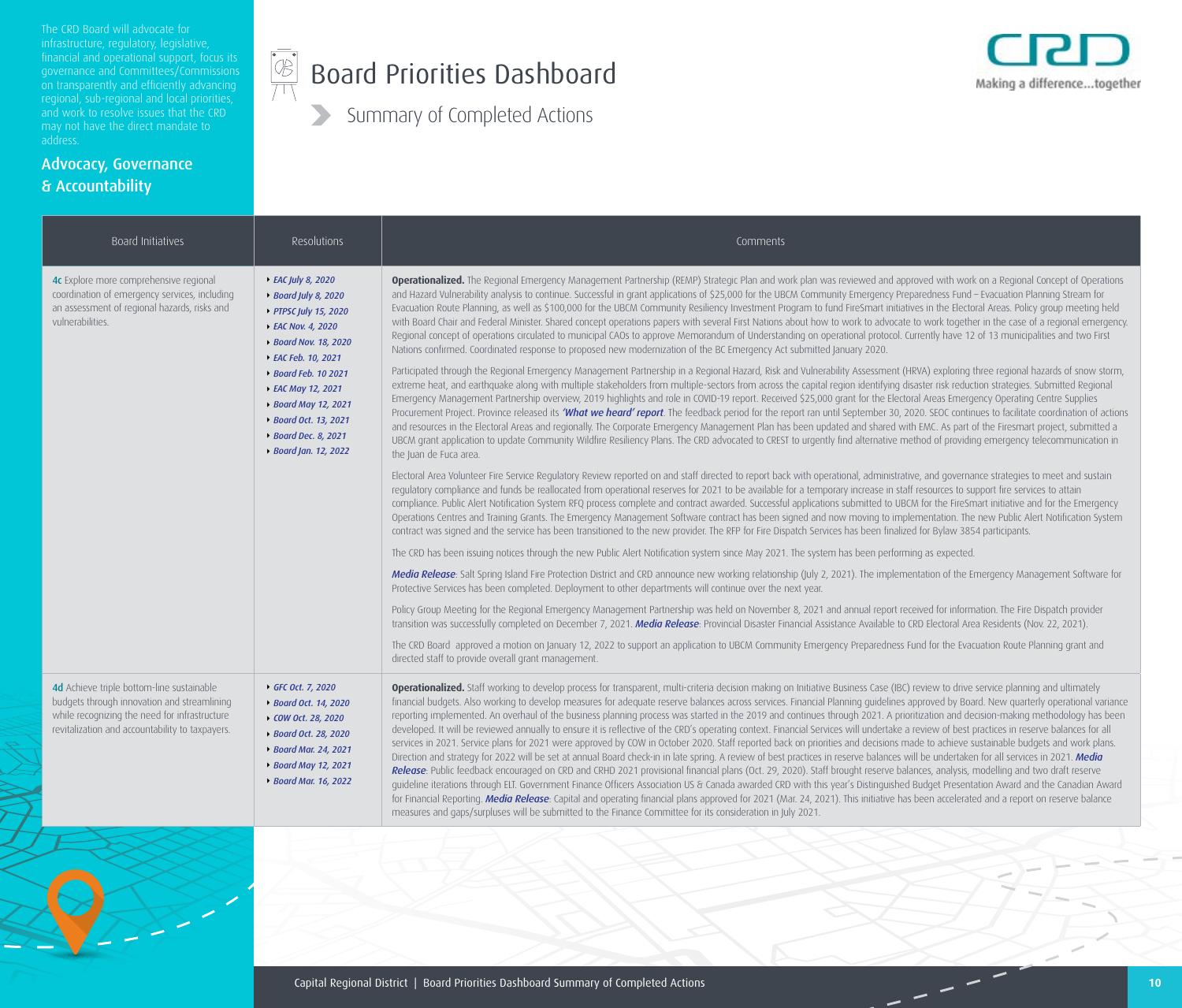The CRD Board will advocate for financial and operational support, focus its on transparently and efficiently advancing and work to resolve issues that the CRD address.

Advocacy, Governance

& Accountability

#### $\begin{picture}(45,17) \put(0,0){\line(1,0){155}} \put(15,0){\line(1,0){155}} \put(15,0){\line(1,0){155}} \put(15,0){\line(1,0){155}} \put(15,0){\line(1,0){155}} \put(15,0){\line(1,0){155}} \put(15,0){\line(1,0){155}} \put(15,0){\line(1,0){155}} \put(15,0){\line(1,0){155}} \put(15,0){\line(1,0){155}} \put(15,0){\line(1,0){155}} \$ Board Priorities Dashboard



| GFC July 3, 2019<br>▶ GFC Oct. 2, 2019<br>▶ PAFSC Jan. 29, 2020<br>▶ Board June 24, 2020<br>▶ Board July 8, 2020<br>▶ GFC Oct. 7, 2020<br>▶ Board Oct. 14, 2020<br>▶ Board Jan. 13, 2021<br>▶ Board Mar. 10, 2021<br>GC Apr. 7, 2021<br>▶ Board Apr. 12, 2021<br>▶ PAFSC May 5, 2021<br>▶ PAFSC Sept. 8, 2021<br>▶ Board Sept. 8, 2021<br>▶ Board Oct. 13, 2021<br>▶ PAFSC, Dec. 8, 2021<br>▶ Board Dec. 8 2021 -<br>deferred<br>▶ PASC, Jan 19, 2022<br>▶ Board Feb. 9, 2022 | Operationalized. In 2017/2018 staff along with Arts commission chair embarked on a roadshow to encourage participation in the Arts Development Service, resulting in net 1<br>participant increase to the service (+Sooke, +SGI, -Sidney). To advance a regional discussion on arts facilities, GFC supported two recommendations: to establish a Select Committee<br>to facilitate a discussion of regional arts facilities; and to have the Arts Commission and Royal & McPherson Theatres Services Advisory Committee report on the potential for full<br>participation in their respective Services. Regional Arts Facilities Select Committee first meeting held. Terms of Reference approved. Request for Proposal for a consultant to facilitate the<br>arts facilities discussion approved and posted. Select committee confirmed proceeded with public engagement through COVID-19. External consultant presented electronic engagement<br>plan to committee and ensured activities are in accordance with Public Health Officer guidelines. Updated CRD Arts & Culture Support Service Strategic Plan and submitted to Board<br>June 24, 2020. Phases of the project included pre-consultation meetings, the development of a facilities inventory and analysis, in-depth interviews with key community members and<br>an online survey that attracted over 500 participants. Public engagement, including workshops to vet and validate learning outcomes and propose future actions, completed in Fall 2020.<br>Implementation and implications of the consultant's recommendations from Stage One: A Public Conversation about Performing Arts Facilities in the CRD report received and direction<br>to staff to add additional funds to the 2021 final budget. Creation of a Performing Arts Facilities Select Committee (PAFSC) whose purpose will be to define the scope and functions of<br>a regional service that will lead to the establishing bylaw for the Performing Arts Facilities Service. PAFSC directed staff to develop a service bylaw, service plan and a process to consult<br>with municipalities, electoral areas, arts organizations, and other bodies.<br>The PAFSC reviewed an establishing bylaw for a new region-wide Performing Arts Facilities Service and approval processes. The PAFSC recommended the new service to the CRD Board<br>with an accompanying region-wide Alternative Approval Process. The CRD Board passed motions to approve the establishing bylaw, but defeated a motion to proceed by way of region-<br>wide Alternative Approval Process. Media Release: Creativity and resilience of regional arts sector highlighted in Arts & Culture Progress Report (July 14, 2021). Board referred matter<br>back to the Performing Arts Facilities Select Committee for further review of regional and sub-regional options.                                                                                                                                                                                                                                                                                                                                                                                                                                                                                                                                                                                                                                                                                                                                     |
|-------------------------------------------------------------------------------------------------------------------------------------------------------------------------------------------------------------------------------------------------------------------------------------------------------------------------------------------------------------------------------------------------------------------------------------------------------------------------------|--------------------------------------------------------------------------------------------------------------------------------------------------------------------------------------------------------------------------------------------------------------------------------------------------------------------------------------------------------------------------------------------------------------------------------------------------------------------------------------------------------------------------------------------------------------------------------------------------------------------------------------------------------------------------------------------------------------------------------------------------------------------------------------------------------------------------------------------------------------------------------------------------------------------------------------------------------------------------------------------------------------------------------------------------------------------------------------------------------------------------------------------------------------------------------------------------------------------------------------------------------------------------------------------------------------------------------------------------------------------------------------------------------------------------------------------------------------------------------------------------------------------------------------------------------------------------------------------------------------------------------------------------------------------------------------------------------------------------------------------------------------------------------------------------------------------------------------------------------------------------------------------------------------------------------------------------------------------------------------------------------------------------------------------------------------------------------------------------------------------------------------------------------------------------------------------------------------------------------------------------------------------------------------------------------------------------------------------------------------------------------------------------------------------------------------------------------------------------------------------------------------------------------------------------------------------------------------------------------------------------------------------------------------------------------------------------------------------------------------------------------------------------------------------------------------------------------------------------------------------------------------------------------------------------------------------------------------------------------------------------------------------------------------------------------------------------------------------------------------------------------------------------------------------------------------------------------------------------------------------------------------------------------------------------------------------------------------------------------------------------------------------------------------------------------------------------------------------------------------------------------------------------------------------------------------------------------------------------------------------------|
| GFC July 3, 2019<br>▶ Board July 10, 2019<br>GFC Oct. 2, 2019<br>▶ Board Oct. 9, 2019<br>▶ Board Mar. 11, 2020<br>▶ Board May 13, 2020<br>▶ GFC July 29, 2020<br>▶ Board Aug. 12, 2020<br>▶ EAC Sept. 9, 2020<br>▶ Board Sept. 9, 2020<br>◆ GFC Dec. 2, 2020<br>▶ Board Dec. 9, 2020                                                                                                                                                                                          | Operationalized. Advocacy: Correspondence sent by Board Chair to support South Island Prosperity Project Smart Cities application. Advocacy plan presented to Committee and Board<br>and approved. Media Release: Shared Business Services Model Gains Momentum for Salt Spring Island (May 27, 2019). Staff presented with Ministry of Citizen Services on Broadband<br>Connectivity across BC's rural islands at the Rural Islands Economic Forum (RIEF) in November 2019. Board Chair recommended proposed for an Economic Recovery Forum to be held.<br>This proposed forum would be intended to bring together elected officials, business leaders and other stakeholders where we could discuss potential region-wide initiatives. Board Chair<br>participated in the Opportunity in Recovery: Discussing BC's post COVID-19 future on June 17.2020 Community Economic Development Commission Five Year Financial Plan to fund a<br>project with Rural Island Economic Partnership (REIP) to develop an online business directory and marketing plan for rural businesses. Advocacy: COVID-19 and Community Works Funds<br>(April 27, 2020). Advocacy: South Island Leaders Unite to Address Economic Crisis and Recovery (April 16, 2020). Staff presented report on the regional role in economic development.<br>The CRD continues to have a strong interest in supporting a regional economic development strategy and partnering with senior levels of government and stakeholders. In SGI,<br>relationships have been established for collaboration at relevant provincial and federal level. External grants and funding opportunities collated and promoted through commissions.<br>Approved the Rural Dividend amendments and staff authorized to direct award contract to Rural Islands Economic Partnerships Society.<br>CRD allocated \$1.4 million to the COVID-19 Safe Restart Grants for Local Government. SGI Community Economic Sustainability Commission (CESC) is now coordinating with SSI Community<br>Economic Development Commission (CEDC) for regional economic resiliency. Contract was executed with Rural Island Economic Partnership (RIEP) for Shared Business Service Model.<br>Island Food Security report was presented to the SGI CESC. Commission is now exploring funding options for development and implementation partnerships.<br>Board endorsed three applications to the Investing in Canada Infrastructure Program - COVID-19 Resilience Infrastructure Stream to support all three electoral areas.<br>The 2021 work program for the Southern Gulf Islands Economic Sustainability Commission (CESC) is underway and includes COVID-19 economic resiliency, an SGI affordable housing<br>strategy, connectivity (broadband planning), food security and transportation planning.<br>Media Release: Island Coastal Economic Trust expands to more communities (Feb. 19, 2021).<br>Advocacy: COVID Safe Restart Grants - AVICC (Feb. 22, 2021) - UBSM (Jan. 29 2021).<br>Continue to advance advocacy initiatives identified by the SGI and SSI community economic development commissions.<br>REIP's work is ongoing and regular reporting to the commission will take place as work progresses. The SGI Economic Recovery and Resiliency Program worked through community<br>partners to share information, identify challenges, and identify resources to support businesses and non-profit organizations to navigate the challenges of COVID-19 closures.<br>Media Release: Capital Regional District reports on 2020 funding for the Electoral Areas (May 18, 2021) |
|                                                                                                                                                                                                                                                                                                                                                                                                                                                                               |                                                                                                                                                                                                                                                                                                                                                                                                                                                                                                                                                                                                                                                                                                                                                                                                                                                                                                                                                                                                                                                                                                                                                                                                                                                                                                                                                                                                                                                                                                                                                                                                                                                                                                                                                                                                                                                                                                                                                                                                                                                                                                                                                                                                                                                                                                                                                                                                                                                                                                                                                                                                                                                                                                                                                                                                                                                                                                                                                                                                                                                                                                                                                                                                                                                                                                                                                                                                                                                                                                                                                                                                                          |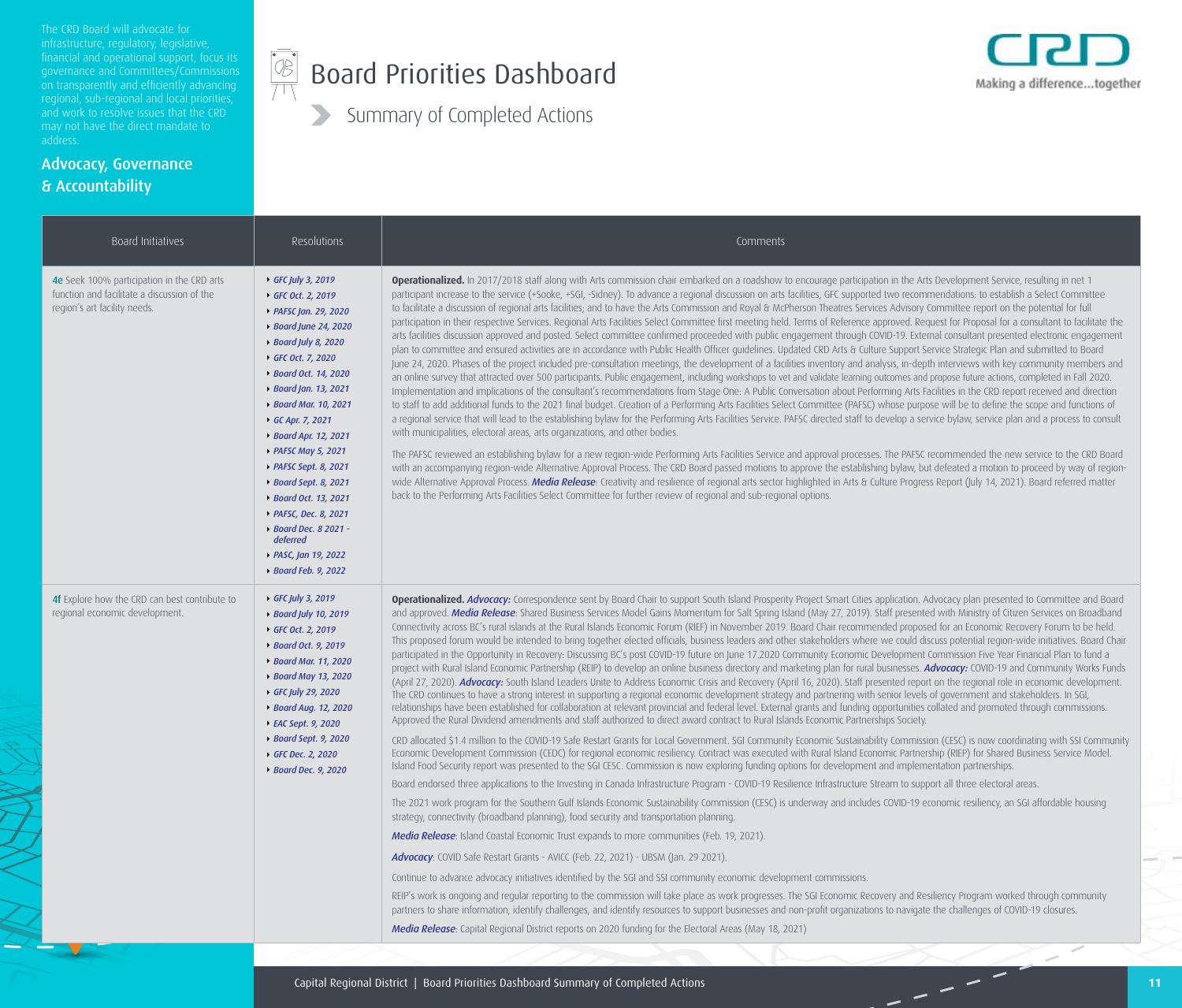

# Corporate Priorities Dashboard



### Accountability

| Corporate Initiatives                                                                                                                                                                                                               | Resolutions                                                                                                                                                                                 | Comments                                                                                                                                                                                                                                                                                                                                                                                                                                                                                                                                                                                                                                                                                                                                                                                                                                                                                                                                                                                                                                                                                                                                                                                                                                                                                                                                                                                                                                                                                                                                                                                                                                                                                                                                                                                                                                                                                                                                                                                                     |
|-------------------------------------------------------------------------------------------------------------------------------------------------------------------------------------------------------------------------------------|---------------------------------------------------------------------------------------------------------------------------------------------------------------------------------------------|--------------------------------------------------------------------------------------------------------------------------------------------------------------------------------------------------------------------------------------------------------------------------------------------------------------------------------------------------------------------------------------------------------------------------------------------------------------------------------------------------------------------------------------------------------------------------------------------------------------------------------------------------------------------------------------------------------------------------------------------------------------------------------------------------------------------------------------------------------------------------------------------------------------------------------------------------------------------------------------------------------------------------------------------------------------------------------------------------------------------------------------------------------------------------------------------------------------------------------------------------------------------------------------------------------------------------------------------------------------------------------------------------------------------------------------------------------------------------------------------------------------------------------------------------------------------------------------------------------------------------------------------------------------------------------------------------------------------------------------------------------------------------------------------------------------------------------------------------------------------------------------------------------------------------------------------------------------------------------------------------------------|
| <b>Business capacity &amp; continuity: Advance our</b><br>workforce planning & Organizational Health<br>& Safety programs to support organizational<br>capacity & resilience.                                                       | ▶ Board Mar. 18, 2020                                                                                                                                                                       | Operationalized. Organizational Development Plan Actions updated for 2019, 2020 and 2021 and advanced to all staff. Received Local Government Auditor General report December<br>2018 on Emergency Preparedness identifying the need to improve business continuity planning efforts which included CRD response and proposed work to be implemented. Ensure CRD<br>systems and policies are aligned to significantly improve workplace decision-making and business tracking, including alignment with business continuity requirements. Significant focus<br>on the review and implementation of a comprehensive Human Resource Information System (HRIS), aligned to our current Enterprise Resource System (SAP), and continued review of<br>OHS safety elements tied to certificate of recognition. Starting mid-March 2020 a significant focus on the COVID-19 pandemic. Staff and Board members have been closely monitoring<br>the COVID-19 situation and reviewing its essential services, decision-making processes and health and safety requirements to ensure business continuity during the COVID-19 pandemic.<br>Occupational Health & Safety created the Safety Exposure Control Plan, as well as additional documents outlining health and safety protocols in line with WorkSafeBC. Application for<br>Certificate of Recognition (CoR) for audit postponed to 2021 due to the COVID-19 pandemic. Service plan initiative prepared for the implementation of the HRIS as part of the service<br>planning process but deferred to 2021. Successfully recruited Occupational Health and Safety Manager. Occupational Health & Safety continue to update and create new documents<br>outlining health and safety protocols in line with WorkSafeBC. Preparation for Fall COVID planning, including new Human Resource processes. Face coverings were circulated to all staff.<br>*Many media releases have been distributed as a result of COVID-19. For a full list click here.              |
| Fiscal responsibility: Integrate asset<br>management & risk analysis into our capital<br>planning processes to strengthen our fiscal<br>management practices & support resource<br>sustainability.                                  | ▶ Board Mar. 13, 2019<br>▶ GFC Oct. 2, 2019<br>▶ PEC Oct. 23, 2019<br>▶ COW Oct. 30, 2019<br>▶ Board Oct. 30, 2019<br>▶ Board Mar. 11, 2020<br>▶ COW Oct. 28, 2020<br>▶ Board Oct. 28, 2020 | <b>Operationalized.</b> Asset Management Policy & Strategy approved by Board, with a prioritized multi-year phased implementation starting with the Core Area Sewer Service. Incremental<br>impacts included in provisional budget; 2 FTEs and a one-time costs of \$125k. Regional Parks Sustainable Service Delivery Plan Report Card approved by PEC and Board. The multi-<br>year Asset Management Initiative Business Case project continues to be implemented, with work on the Core Area Wastewater Service underway. Sustainable Service Delivery Plans<br>are being developed across multiple service areas. Regional Parks Sustainable Service Delivery approved by Board. A corporate risk management framework has been established<br>and processes embedded in capital planning processes to support resource prioritization. A supporting asset componentization guide has been developed. Guide has been applied to<br>Core Area Wastewater Treatment Project to ensure robust asset lifecycle risk analysis. Initiative approved through service planning to develop life-cycle costing policy & procedures to<br>improve business case options development and decision-making. Staff brought revisions to the Board approved investment policies of CRD and CRHC (March 2020) to consolidate, align<br>investment goals and diversification, as well as formalize social responsible investment parameters. New manager for asset management has been on-boarded and material progress<br>has been made on the implementation of the enterprise asset management strategy. Related policies have been drafted and over a third of the organization's planned development of<br>sustainable service delivery plans have been drafted or are underway. On track to develop the life-cycle costing framework and procedures by end of the year.<br>Executing service planning and annual check-in program. Life-cycle policy and procedures work completed with work to commence in Q1 2022. |
| Transparency: Streamline our service planning<br>tools & establish KPIs to effectively track &<br>report progress on Board Priorities, Corporate<br>Projects & operational service activities, thereby<br>enhancing accountability. | ▶ COW Oct. 30, 2019<br>▶ Board Oct. 30, 2019<br>▶ Board Mar. 18, 2020                                                                                                                       | Operationalized. Corporate Plan finalized March 2019. Service Planning templates completed. Service plans presented as part of 2020 service planning process. Staff completed a<br>review of the 2019 service planning process and based on lessons learned, while ensuring work is aligned with the 2019-2022 Board Priorities and the 2019-2022 Corporate Business<br>Plan have adjusted the service planning process for 2020. Board conducted the 2019-2022 Board Priorities Annual Check-in May 2020. First phase of the 2021 service planning process<br>(initiative identification and prioritization) was completed June 2020. Changes were implemented this year, following the 2019 service planning review. Moving forward with financial<br>planning work as well as Community Needs Summary development in line with target deadlines.<br>Service planning reports for 2021, which included new KPIs, were reviewed by committees and commissions between September and October. The CRD Board approved the report<br>and the Provisional Budget on October 28, 2020. Direction and strategy for 2022 were set at annual Board check-in in late spring 2021.Executing service planning and annual check-in<br>program.                                                                                                                                                                                                                                                                                                                                                                                                                                                                                                                                                                                                                                                                                                                                                                          |
| <b>Efficiency &amp; collaboration:</b> Develop a<br>partnership directory & quidelines document to<br>quide staff & existing potential partner groups &<br>enable greater collaboration.                                            | GFC Nov. 4, 2020<br>▶ Board Nov. 18, 2020                                                                                                                                                   | Operationalized. Advancing initiatives under inter-governmental MOUs for Regional Housing First, Regional Emergency Management, First Nations and Wildfire response. Provide core<br>funding to various not-for-profit groups under operating agreements. Continue to advance initiatives under inter-governmental MOUs for Regional Housing First, Regional Emergency<br>Management, First Nations and Wildfire response. Partnerships guidelines prepared and existing formal partnerships captured in directory. Continue work to seek new partnerships and<br>transition informal partnerships to formal. Staff directed to expand and enhance the CRD's youth engagement approaches as part of the organizational Diversity and Inclusion strategy,<br>currently under development.                                                                                                                                                                                                                                                                                                                                                                                                                                                                                                                                                                                                                                                                                                                                                                                                                                                                                                                                                                                                                                                                                                                                                                                                                     |
|                                                                                                                                                                                                                                     |                                                                                                                                                                                             |                                                                                                                                                                                                                                                                                                                                                                                                                                                                                                                                                                                                                                                                                                                                                                                                                                                                                                                                                                                                                                                                                                                                                                                                                                                                                                                                                                                                                                                                                                                                                                                                                                                                                                                                                                                                                                                                                                                                                                                                              |